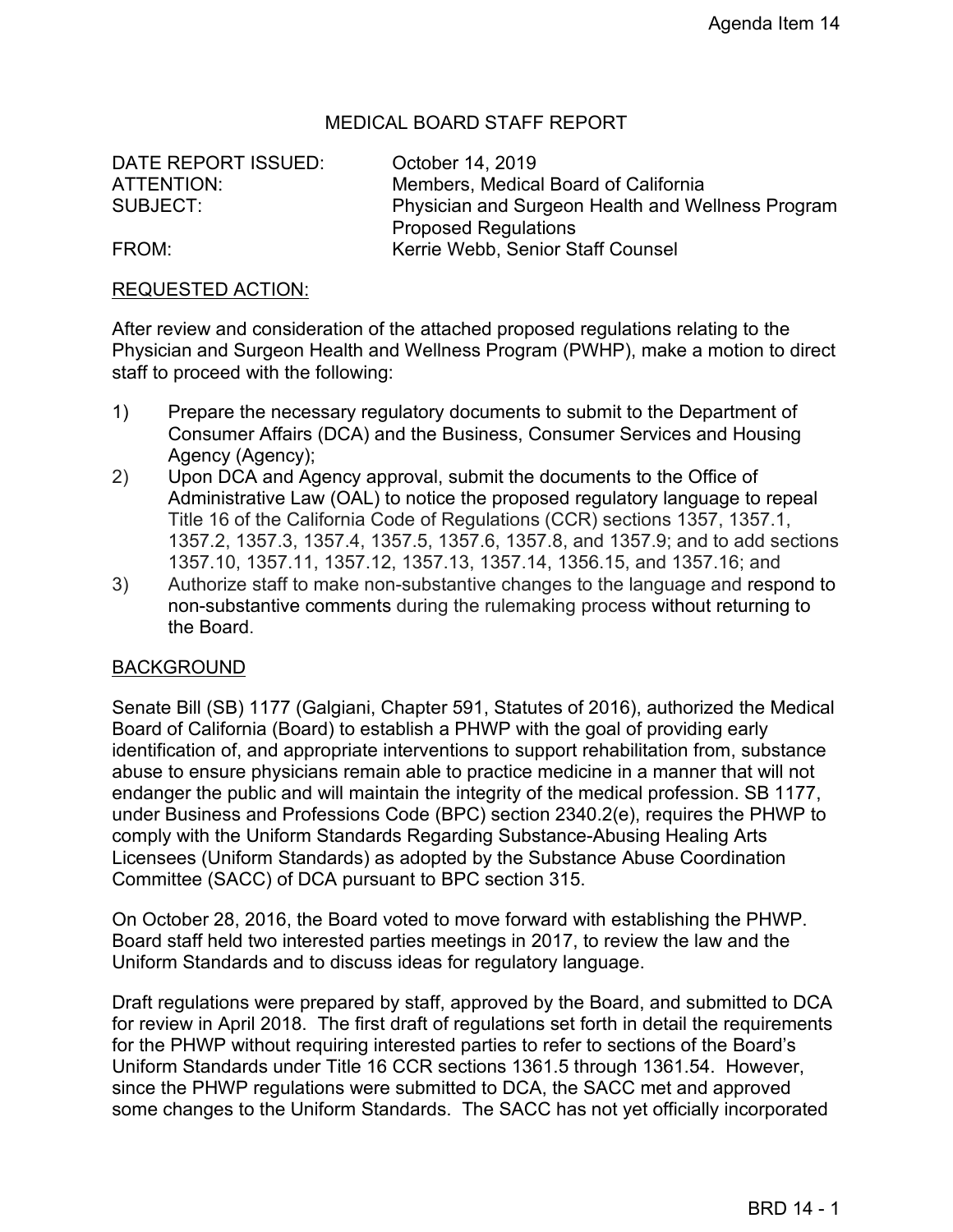and disseminated the revised Uniform Standards, but this development, along with other factors, caused staff to reconsider the format of the draft PHWP regulations. When the SACC formally changes the Uniform Standards, the Board will be required to go through the rulemaking process to amend its own Uniform Standards set forth its regulations. If the requirements were repeated in both the Board's Uniform Standards and the PHWP regulations, then two rulemakings would be necessary every time the SACC changed the Uniform Standards, thereby causing inefficiency. Additionally, in light of the arduous rulemaking review process, staff is hopeful that referring to the Board's Uniform Standard regulations already approved by OAL will facilitate the review at every level. Therefore, this new draft does not separately lay out the requirements already covered by the Board's previously-approved regulations, but instead, directs the reader to the relevant regulatory sections for the requirements.

Finally, this proposed rulemaking repeals regulations relating to the Board's diversion program under 16 CCR sections 1357 through 1357.9, which no longer exists. Formally repealing these inoperable sections will streamline the Board's regulations and help avoid confusion.

Once these regulatory changes are approved by OAL and filed with the Secretary of State, Board staff will seek bids for the vendor. Once the contract with the Vendor is in place, Board staff will then draft regulations to set the fees for participants in the PHWP.

#### STAFF RECOMMENDATION:

Staff recommends the Board grant authorization to proceed with preparing the necessary documents to submit to DCA and Agency for approval, prior to sending the documents to OAL to notice the proposed rulemaking. Staff further recommends the Board authorize staff to make non-substantive changes to the language and respond to non-substantive comments during the rulemaking process without returning to the Board.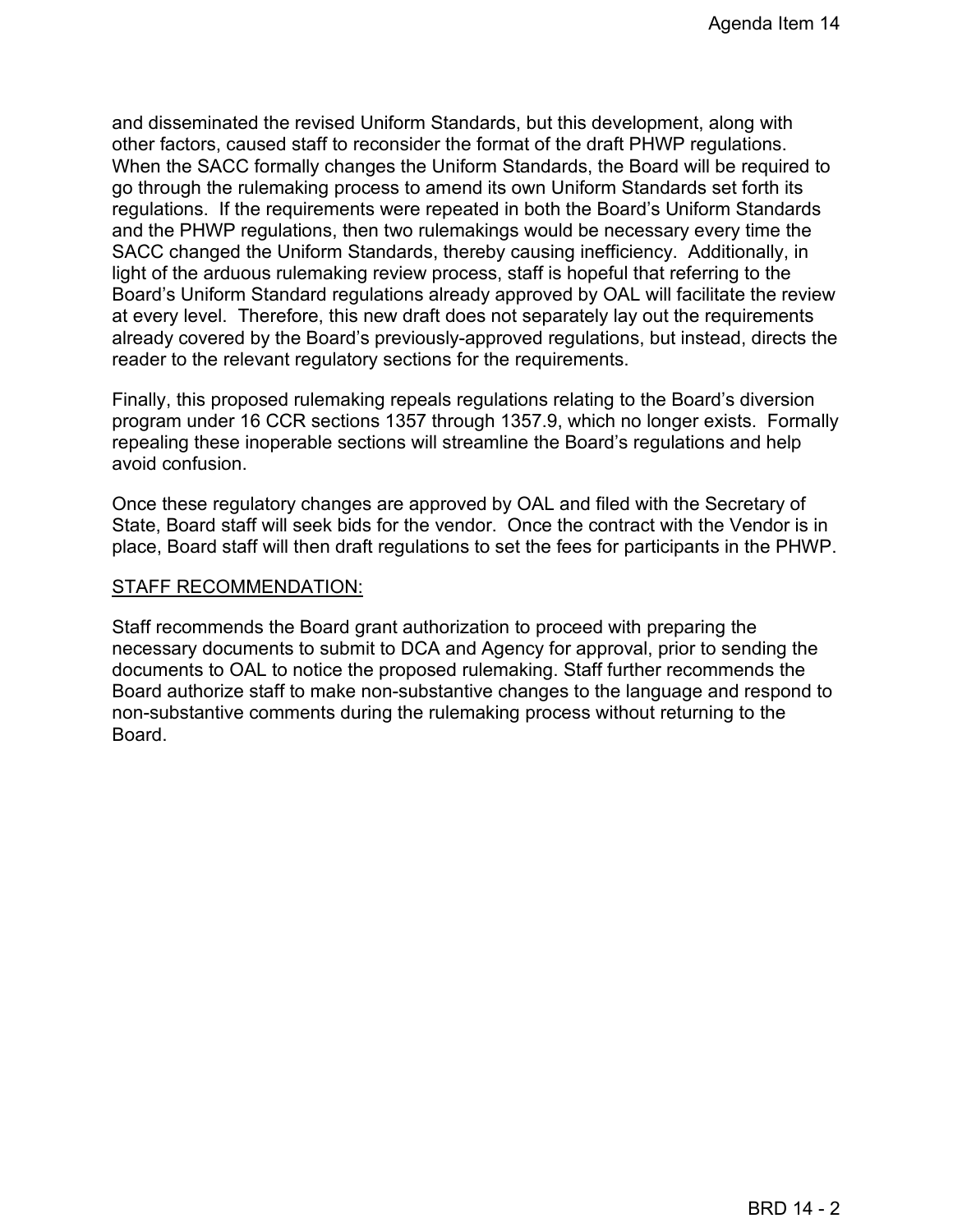#### **MEDICAL BOARD OF CALIFORNIA Physician and Surgeon Health and Wellness Program Specific Language of Proposed Regulations**

#### Legend

#### Underlined text: Indicates new proposed language. Strikeout: Indicates proposed deletions.

Repeal Sections 1357, 1357.1, 1357.2, 1357.3, 1357.4, 1357.5, 1357.6, 1357.8, and 1357.9; Add Sections 1357.10, 1357.11, 1357.12, 1357.13, 1357.14, 1357.15, and 1357.16, Article 2, of Chapter 2, Division 13, of Title 16 of the California Code of Regulations to read as follows:

#### **Article 2. Impaired Physician Program Physician and Surgeon Health and Wellness Program**

#### **§ 1357. Definitions.**

As used in this article.

(a) "Program" means the impaired physician diversion program authorized pursuant to Article 14 (commencing with Section 2340) of the Medical Practice Act.

(b) "Committee" means a diversion evaluation committee.

Note: Authority and reference cited: Section 2018, Business and Professions Code.

#### **§ 1357.1. Criteria for Admission.**

An applicant shall meet the following criteria for admission to the program: (a) The applicant shall be a licensed physician or be otherwise legally authorized to practice medicine in this state.

(b) The applicant is found to abuse dangerous drugs or alcoholic beverages, or suffer from mental or physical disability in a manner which may affect the physician's ability to practice medicine safety or competently.

(c) The applicant shall have voluntarily requested admission to the program.

(d) The applicant agrees to undertake any medical or psychiatric examinations ordered to evaluate the application for participation in the program.

(e) The applicant cooperates with the program by providing medical information,

disclosure authorizations and releases of liability as may be necessary for participation in the program.

(f) The applicant agrees in writing to cooperate with all elements of the diversion agreement.

Note: Authority cited: Section 2018, Business and Professions Code. Reference: Section 2350, Business and Professions Code.

# **§ 1357.2. Procedure for Review of Applicants.**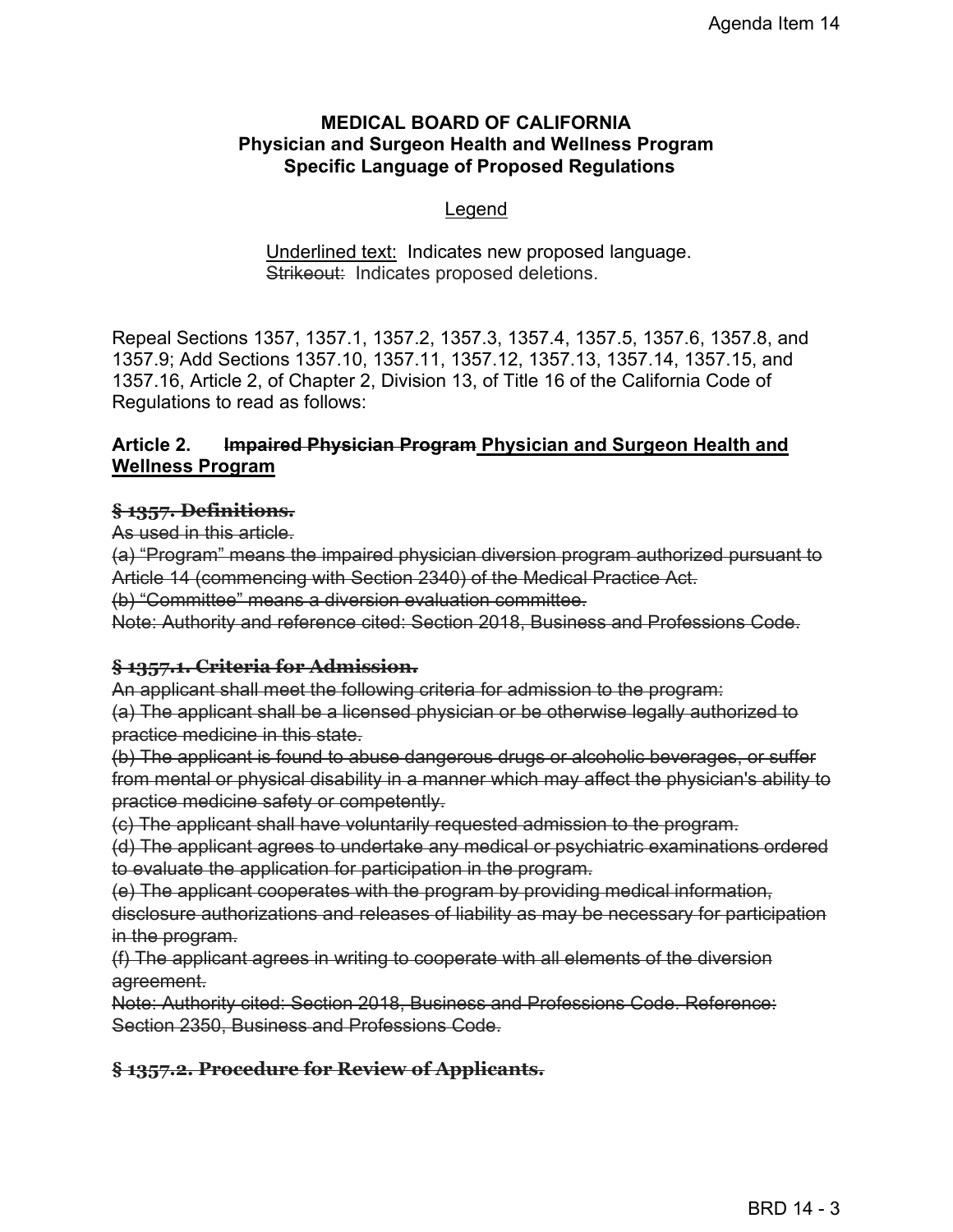(a) Program staff and a committee, shall act as consultants to the program manager for the purpose of interviewing each applicant who requests admission to the program.

(b) The committee shall recommend such medical and psychiatric examinations as may be necessary to determine the applicant's eligibility for the program and request such other information, authorizations, and releases necessary for the program.

(c) The committee shall make a recommendation to the program manager whether the applicant should be admitted to the program.

(d) The program manager's decision on admission of an applicant to the program shall be final.

Note: Authority cited: Section 2018, Business and Professions Code. Reference: Section 2350, Business and Professions Code.

#### **§ 1357.3. Evaluating Physicians.**

A physician selected by the program manager or his/her designee to conduct medical and psychiatric evaluations of an applicant shall be a licensed physician who is competent in his/her field of specialty.

Note: Authority cited: Section 2018, Business and Professions Code. Reference: Section 2350, Business and Professions Code.

#### **§ 1357.4. Causes for Denial of Admission.**

The program manager may deny an applicant admission to the program for any of the following reasons:

(a) The applicant does not meet the requirements set forth in Section 1357.1.

(b) The applicant has been disciplined by another state medical licensing authority.

(c) Complaints or information have been received by the division which indicate that the applicant may have violated a provision of the Medical Practice Act or committed any other act that would be grounds for discipline, excluding Sections 822 and 2239 of the code.

(d) The committee recommends that the applicant will not substantially benefit from participation in the program or that the applicant's participation in the program creates too great a risk to the public health, safety or welfare.

Note: Authority cited: Section 2018, Business and Professions Code. Reference: Sections 2350 and 2354, Business and Professions Code.

# **§ 1357.5. Causes for Termination from the Program.**

The program manager may terminate a physician's participation in the program for any of the following reasons:

(a) The physician has failed to comply with the diversion agreement, including but not limited to, failure to comply with the prescribed monitoring or treatment regimen, use of alcohol or other unauthorized drug; or refusal to stop practice when directed to do so by the committee.

(b) Any cause for denial of an applicant in Section 1357.4.

(c) The physician has failed to comply with any of the requirements set forth in Section 1357.1.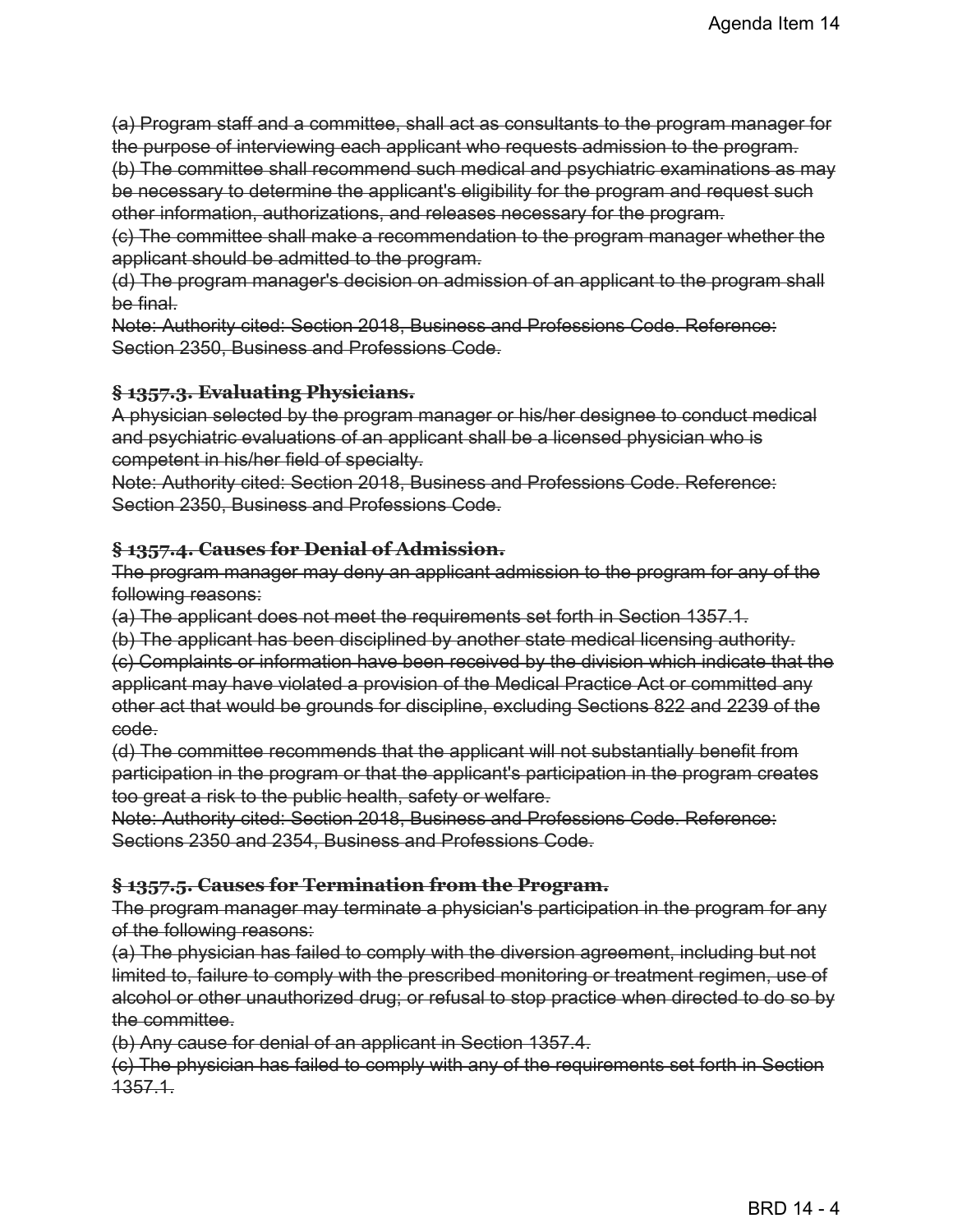(d) The committee recommends that the physician will not benefit from further participation in or has not substantially benefited from participation in the program or that the physician's continued participation in the program creates too great a risk to the public health, safety or welfare.

Note: Authority cited: Sections 2018 and 2355, Business and Professions Code. Reference: Sections 2350, 2351 and 2354, Business and Professions Code.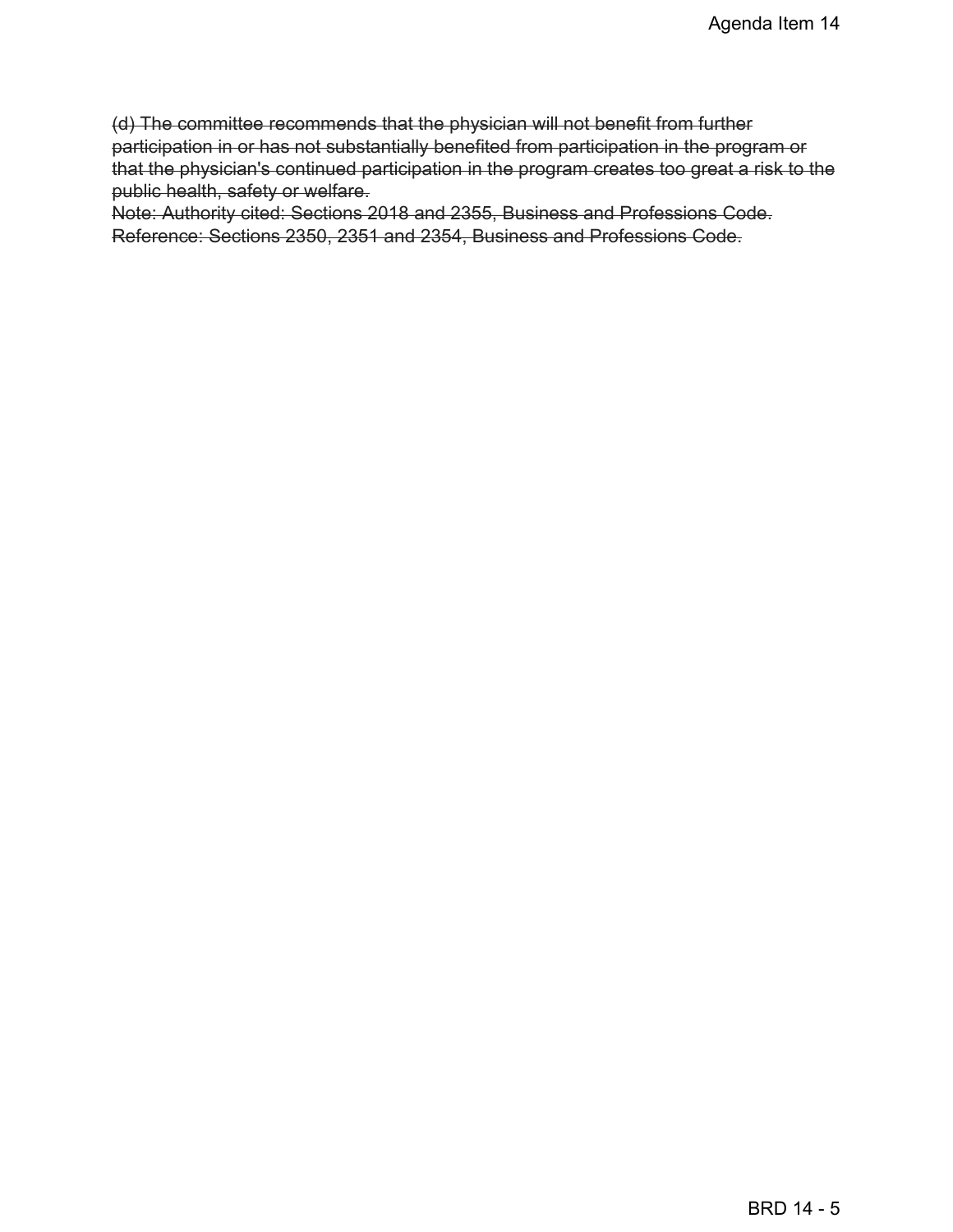#### **§ 1357.6. Notification of Termination.**

Whenever any physician who is self-referred is terminated from the program and has been determined to present a threat to the public health or safety, the program manager shall report such fact to the division, without the inclusion of any confidential information as defined in Section 1357.8.

Note: Authority cited: Section 2018, Business and Professions Code. Reference: Sections 2350 and 2355, Business and Professions Code.

#### **§ 1357.8. Confidentiality of Records.**

(a) All board, division, committee and program records relating to a physician's application to the program or participation in the program shall be kept confidential pursuant to Section 2355 of the code, including all information provided by the applicant, or by an examining physician, to the program manager, a medical consultant, members of the committee, or other employees of the division in connection with the program. Except as otherwise provided in section 1357.9, such records shall be purged when a physician's participation in the program is either completed or terminated. (b) All other information or records received by the board prior to the acceptance of the applicant into the program, or which do not relate to the physician's application to the program, or which do not relate to the physician's participation in the program, shall not be maintained in a confidential manner as required by Section 2355 and may be utilized by the board in any disciplinary or criminal proceedings instituted against the physician. Note: Authority cited: Section 2018, Business and Professions Code. Reference: Sections 2346 and 2355, Business and Professions Code.

#### **§ 1357.9. Retention of Diversion Program Participant Records.**

The diversion program shall retain the following types of records concerning a participant:

(A) All intake reports and case analyses.

(b) All agreements and amendments thereto.

(c) All correspondence with the Enforcement Program.

(d) All committee letters.

(e) All file notes, laboratory and incident reports.

(f) Computerized records derived from any of the foregoing types of documents. Note: Authority cited: Sections 2018 and 2355, Business and Professions Code. Reference: Section 2355, Business and Professions Code.

# **1357.10. Definitions.**

As used in this article:

- (a) "Board" means the Medical Board of California or its designee unless otherwise specified.
- (b) "Clinical Diagnostic Evaluation" includes any exam performed by a licensee, and used to determine: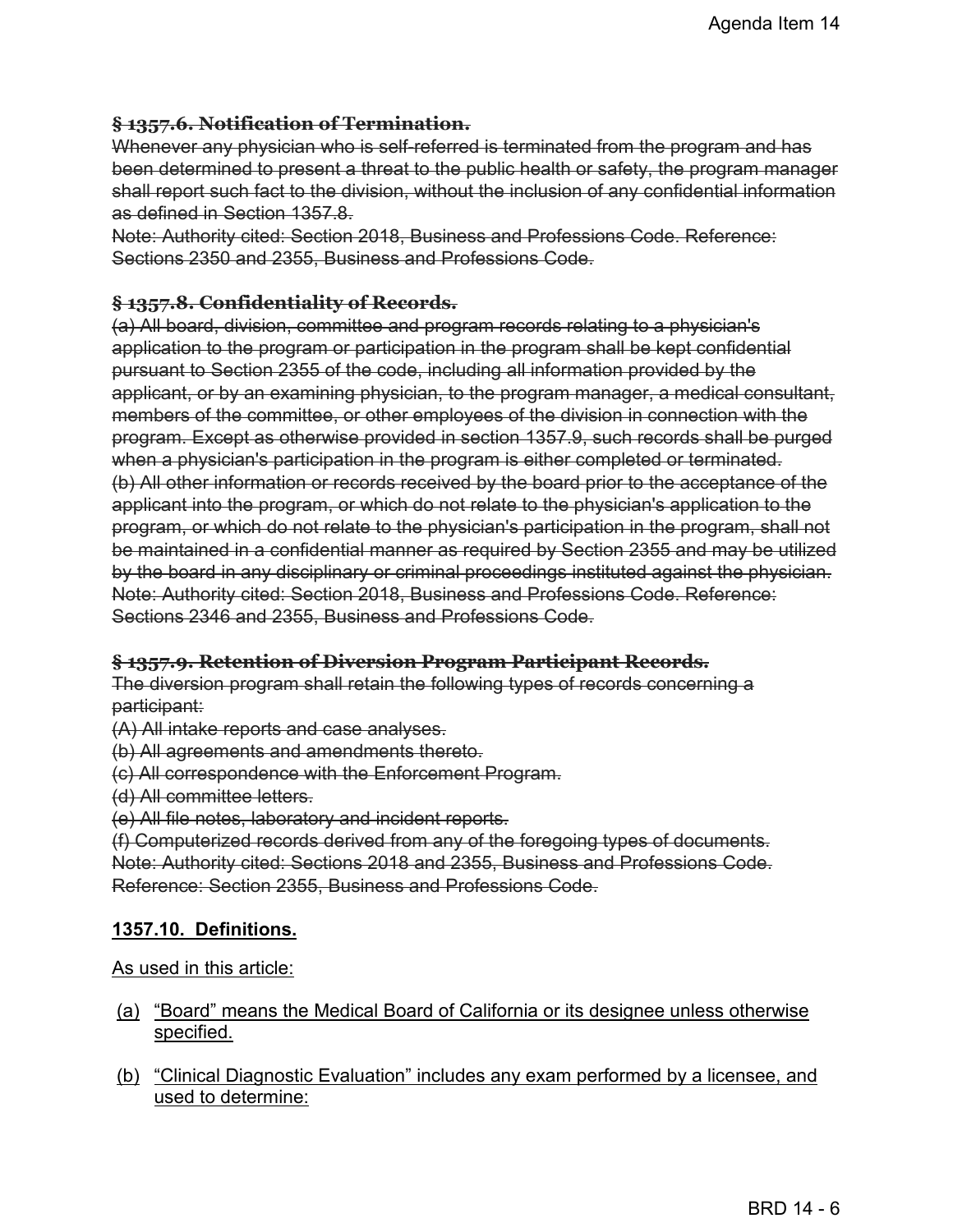(1) whether the participant has a substance abuse problem;

- (2) whether the participant is a threat to himself or herself or others; and
- (3) recommendations relating to the participant's treatment, rehabilitation, and/or the participant's ability to practice medicine safely.
- (c) "Conflict of Interest" for purposes of this article means having a financial, personal, or familial relationship with the participant, or other relationship that could reasonably be expected to compromise the ability of the other to render impartial and unbiased reports.
- (d) "Contractor" includes a contractor or a subcontractor who contracts to perform services for a vendor, including medical, mental health, or other service providers.
- (e) "Employer" includes the participant's employer, supervisor, chief of staff, the health or wellbeing committee chair, or equivalent, as applicable to the participant's practice setting, if any.
- (f) "Full-time practice" means the licensee is not subject to any practice restriction imposed by the Program or Board.
- (g) "Licensee" means a California licensed physician and surgeon.
- (h) "Participant" means a California licensed physician and surgeon enrolled in the Program pursuant to a signed agreement with the Program, regardless of whether the participant enrolled pursuant to a condition of probation imposed by the Board, or as a self-referral.
- (i) "Practice restriction" means a restriction from practicing medicine for any period of time or a limitation on any of the following:
	- (1) Number of hours the participant is authorized to practice medicine;
	- (2) Locations where a participant is authorized to practice medicine;
	- (3) The types of services or procedures the participant may perform.
- (j) "Program" means the Physician and Surgeon Health and Wellness Program authorized pursuant to Article 14 commencing with section 2340 of the code.
- (k) "Vendor" means the entity contracted with the Board to perform services required to administer the Program or its designee.

Note: Authority cited: Sections 2018 and 2340, Business and Professions Code. Reference: Sections 315, 2340, 2340.2, 2340.4, 2340.6, 2340.8, Business and Professions Code.

# **1357.11. Requirements for the Physician and Surgeon Health and Wellness Program Vendor**

A vendor under this article shall comply with the following requirements: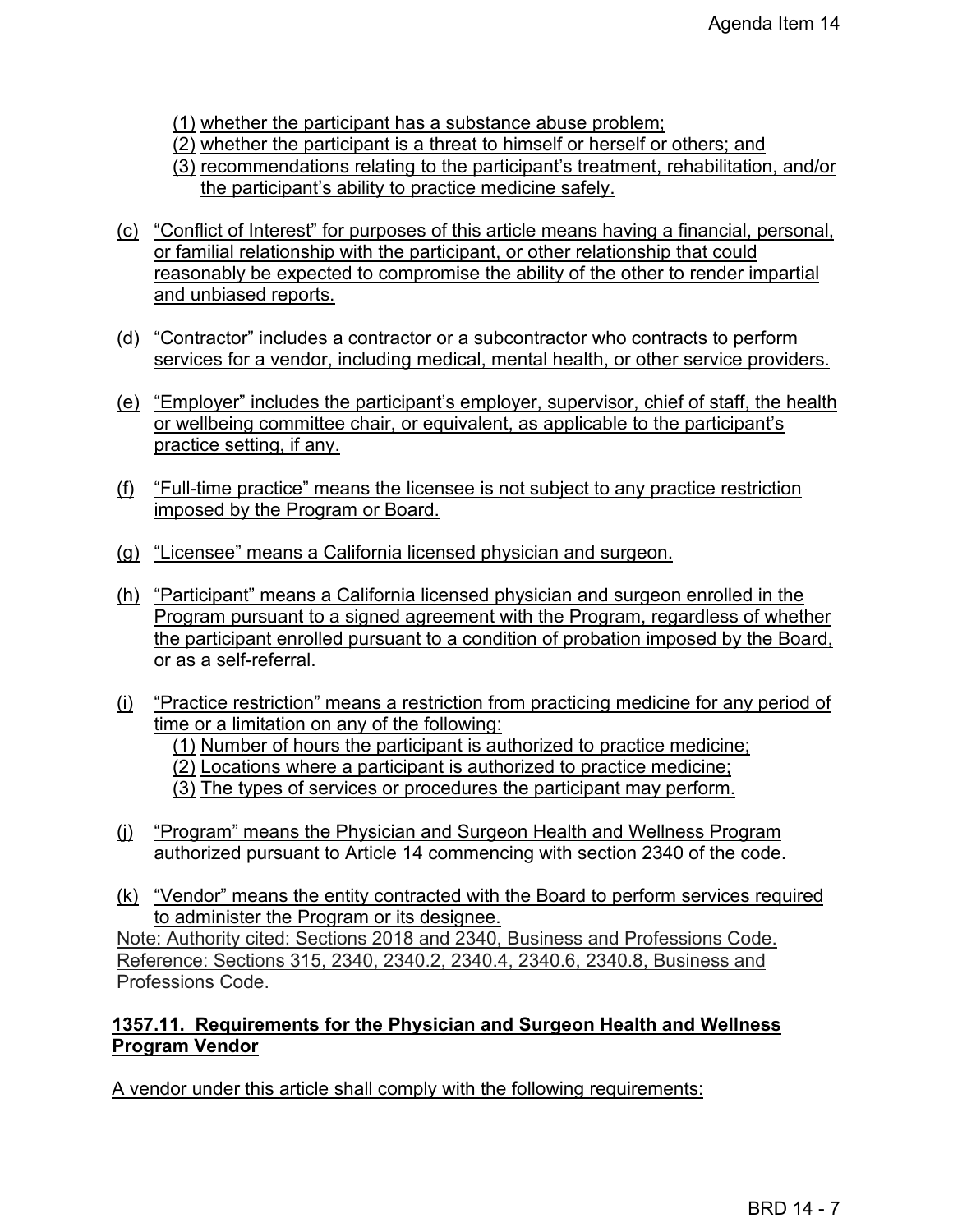# (a) General Vendor Requirements:

- (1) The vendor shall attest in writing to its understanding and agreement to comply with Article 14 commencing with section 2340 of the code and applicable regulations.
- (2) The vendor shall have a minimum of five (5) years' experience in monitoring and rehabilitating health professionals with substance abuse problems.
- (3) The vendor shall contract with a physician and surgeon licensed in California with a minimum of five (5) years' experience in treating addiction to serve as the vendor's medical director.
- (4) The vendor shall not have a conflict of interest with its contractors.
- (5) The vendor is fully responsible for the acts and omissions of its contractors and of persons either directly or indirectly employed by any of them. No contract or subcontract shall relieve the vendor of its responsibilities and obligations. All applicable statutes, regulations, and agreements between the Board and the vendor apply to all of the vendor's contractors.
- (6) If a contractor fails to provide effective or timely services as required by statute, regulation, or contractual agreement, the vendor will terminate services of said contractor within 30 business days of written notification of failure to provide adequate services.
- (7) The vendor shall notify the Board in writing within five (5) business days of termination of a contractor.
- (8) The vendor shall ensure that before each participant enrolls in the Program, the participant signs an acknowledgment form to be maintained in his or her Program file that includes, but is not limited to, the following information:
	- a. Participation in the Program will not shield the participant from disciplinary action by the Board. A participant's termination or withdrawal from the Program, or committing any major violation as defined in section 1361.52(a) or minor violation as defined in section 1361.52(c), will be reported in writing to the Board;
	- b. The vendor shall inform the Board of any practice restrictions placed on the participant, and the Board shall post the practice restriction on the participant's profile on the Board's website without revealing the individual's participation in the Program, as required by section 1357.12; and
	- c. The participant shall pay all costs associated with participation in the Program, including, but not limited to: Program costs; clinical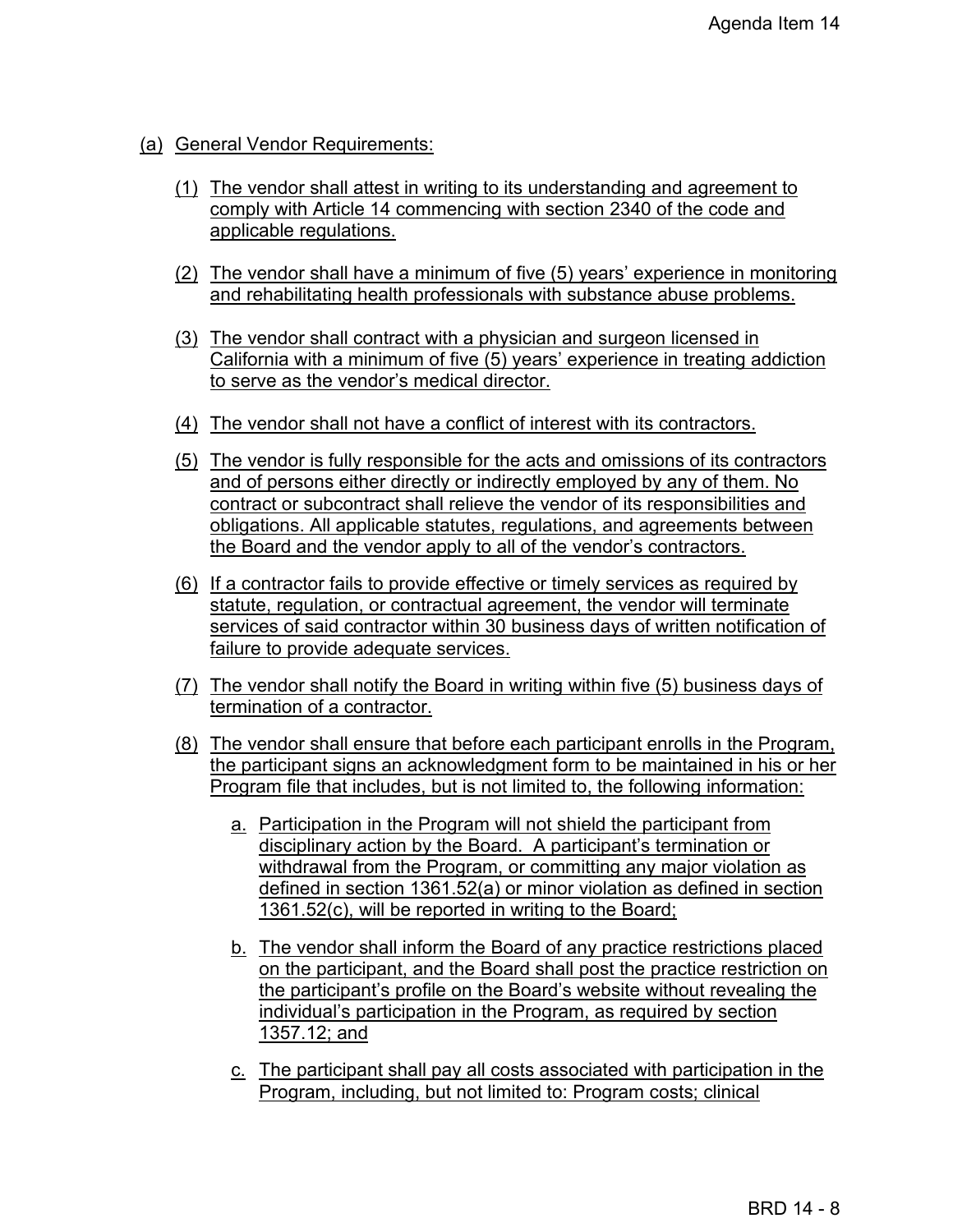diagnostic evaluations; biological fluid testing; in-patient or out-patient care; medical or psychological treatment; support group meetings; and worksite monitors, as applicable.

- (b) Clinical Diagnostic Evaluation: If the vendor or Board requires a participant to undergo a clinical diagnostic evaluation, all the requirements set forth in section 1361.5(c)(1)(A)-(D) shall apply. For purposes of this Program, references to the "Board" in section 1361.5(c)(1)(A)-(D) shall mean the Board and the vendor for Board-referred participants, and the vendor for self-referred participants.
- (c) Employer Notification: If the participant has an employer, all the requirements set forth in section 1361.5(c)(2) shall apply. For purposes of this Program, references to the "Board" in section 1361.5(c)(2) shall mean the Board and the vendor for Board-referred participants, and the vendor for self-referred participants.
- (d) Biological Fluid Testing:
	- (1) The vendor shall require participants to abstain from the use, consumption, ingestion, or administration of prohibited substances, as defined in section 1361.51(e).
	- (2) The vendor shall require biological fluid testing of participants consistent with all the requirements set forth in section 1361.5(c)(3). For purposes of this Program, references to the "Board" in section 1361.5(c)(3) shall mean the Board and the vendor for Board-referred participants, and the vendor for selfreferred participants.
		- (A) Notwithstanding section 1361.5(c)(3)(I)(4), tolling shall not be allowed for a self-referred participant, so long as the participant has a license to practice in California. A self-referred participant who is moving out of state, however, may transfer monitoring and care to a program in the new location upon the vendor's approval. The self-referred participant shall have the out-of-state program automatically forward testing results and compliance reports to the vendor. Any major violation as defined in section 1361.52(a) or minor violation as defined in section 1361.52(c) shall be reported in writing to the Board. Prior to moving back to California, the self-referred participant shall re-enter into a contract for monitoring and care with the vendor. Upon moving back to California, if the self-referred participant has not previously met the full first-year testing frequency requirements, the participant shall be subject to completing a full year at the first-year testing frequency requirements, otherwise the second-year testing frequency requirements shall be in effect.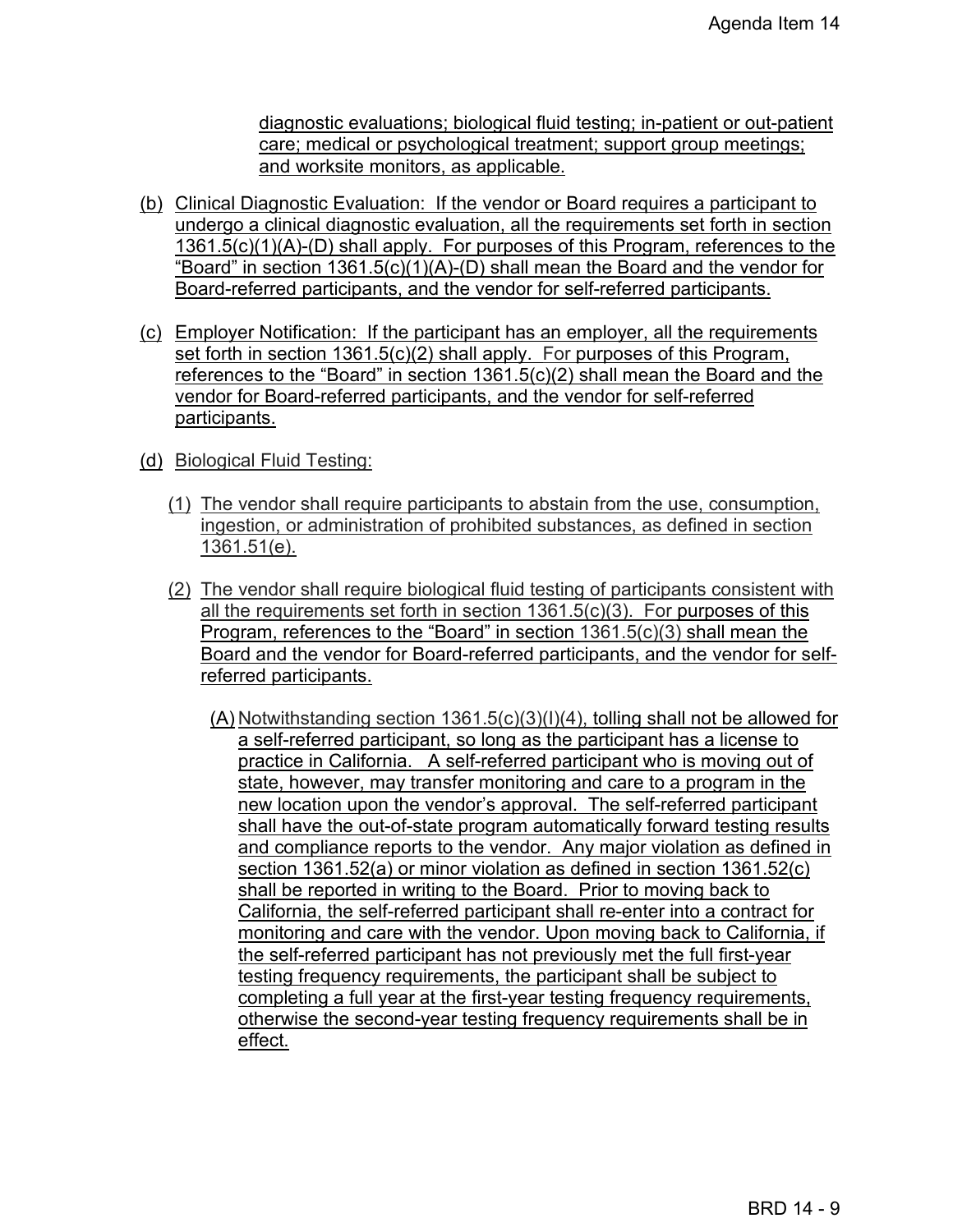- (e) Positive Biological Fluid Tests: When a participant tests positive for a prohibited substance, the vendor shall take all the following actions:
	- (1) Notify the Board of the positive test in writing within one (1) business day of receiving the results;
	- (2) Notify the participant in writing within one (1) business day of receiving the results that the participant must cease practice immediately; and
	- (3) Notify the participant's employer, if any, and worksite monitor, if any, in writing within one (1) business day of receiving the results that the participant may not practice until further written notice.
- (f) Requirements for Laboratories/Testing locations and Specimen Collectors: The vendor's contractors that provide testing locations, laboratory services, or specimen collection, shall meet all the requirements set forth in section 1361.54. For purposes of this Program, references to the "Board" in section 1361.54 shall mean the Board and the vendor for Board-referred participants, and the vendor for self-referred participants.
- (g) Type of Treatment: In determining whether inpatient, outpatient, or other type of treatment is necessary, the vendor and its contractors shall consider the following criteria:
	- (1) Recommendation of the clinical diagnostic evaluation;
	- (2) License type;
	- (3) Participant's history;
	- (4) Documented length of sobriety/time that has elapsed since substance abuse;
	- (5) Scope and pattern of substance use;
	- (6) Participant's treatment history;
	- (7) Participant's medical history and current medical condition;
	- (8) Nature, duration, and severity of substance abuse; and
	- (9) Whether the participant is a threat to himself or herself or the public.
- (h) Treatment Providers: A vendor's contractors providing treatment shall meet all the following requirements: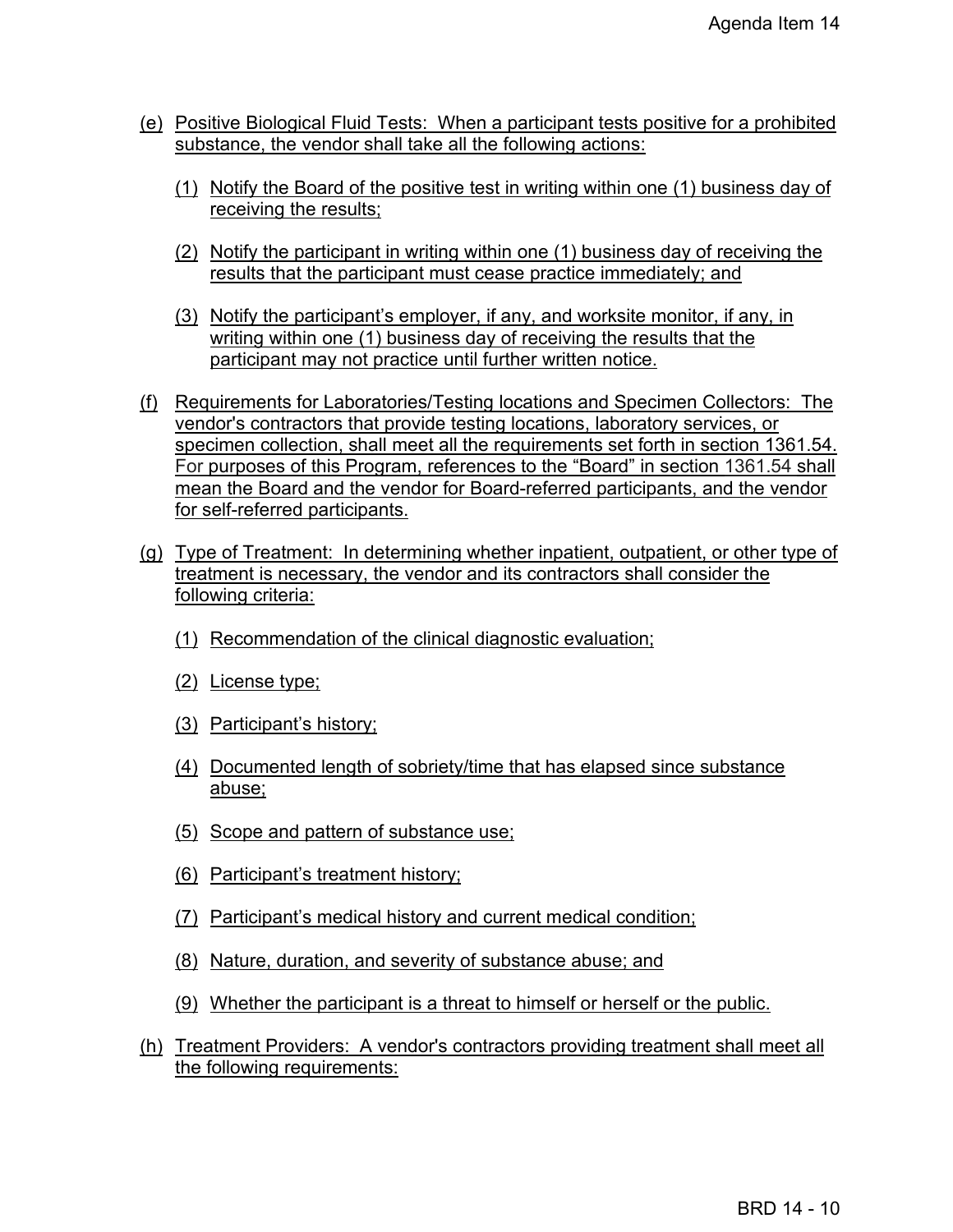- (1) Licensure and/or accreditation by appropriate regulatory agencies;
- (2) A minimum of three (3) years' experience in the treatment and rehabilitation of health professionals with substance abuse problems;
- (3) Sufficient resources available to adequately evaluate the physical and mental needs of the participant, provide for safe detoxification, and manage any medical emergency;
- (4) Professional staff who are competent and experienced members of the clinical staff;
- (5) Treatment planning involving a multidisciplinary approach and specific aftercare plans; and
- (6) Means to provide treatment and progress documentation to the vendor and Board for Board-referred participants, or to the vendor for self-referred participants.
- (i) Support Group Meeting Facilitators: If the vendor or Board requires a participant to participate in support group meetings, all the requirements set forth in section 1361.5(c)(4) shall apply. For purposes of this Program, references to the "Board" in section 1361.5(c)(4) shall mean the Board and the vendor for Boardreferred participants, and the vendor for self-referred participants.
- (j) Worksite Monitors: If the vendor or Board requires a participant to have a worksite monitor, all the requirements set forth in section 1361.5(c)(5) shall apply. For purposes of this Program, references to the "Board" in section 1361.5(c)(5) shall mean the Board and the vendor for Board-referred participants, and the vendor for self-referred participants.
- (k) Return of Participant to Practice: If participant has been restricted from full-time practice, the vendor shall ensure the participant meets all the requirements of section 1361.53 prior to returning to full-time practice or returning to practice with restrictions. For purposes of this Program, references to the "Board" in section 1361.53 shall mean the Board and the vendor for Board-referred participants, and the vendor for self-referred participants; references to "probation" shall mean probation ordered by the Board for Board-referred participants, and the terms of the participant's monitoring agreement with the vendor for self-referred participants.

Note: Authority cited: Sections 2018 and 2340, Business and Professions Code. Reference: Sections 315, 315.2, 315.4, 2340, 2340.2, 2340.4, 2340.6 and 2340.8, Business and Professions Code.

# **1357.12. Report and Public Disclosure of Practice Restrictions for Participants**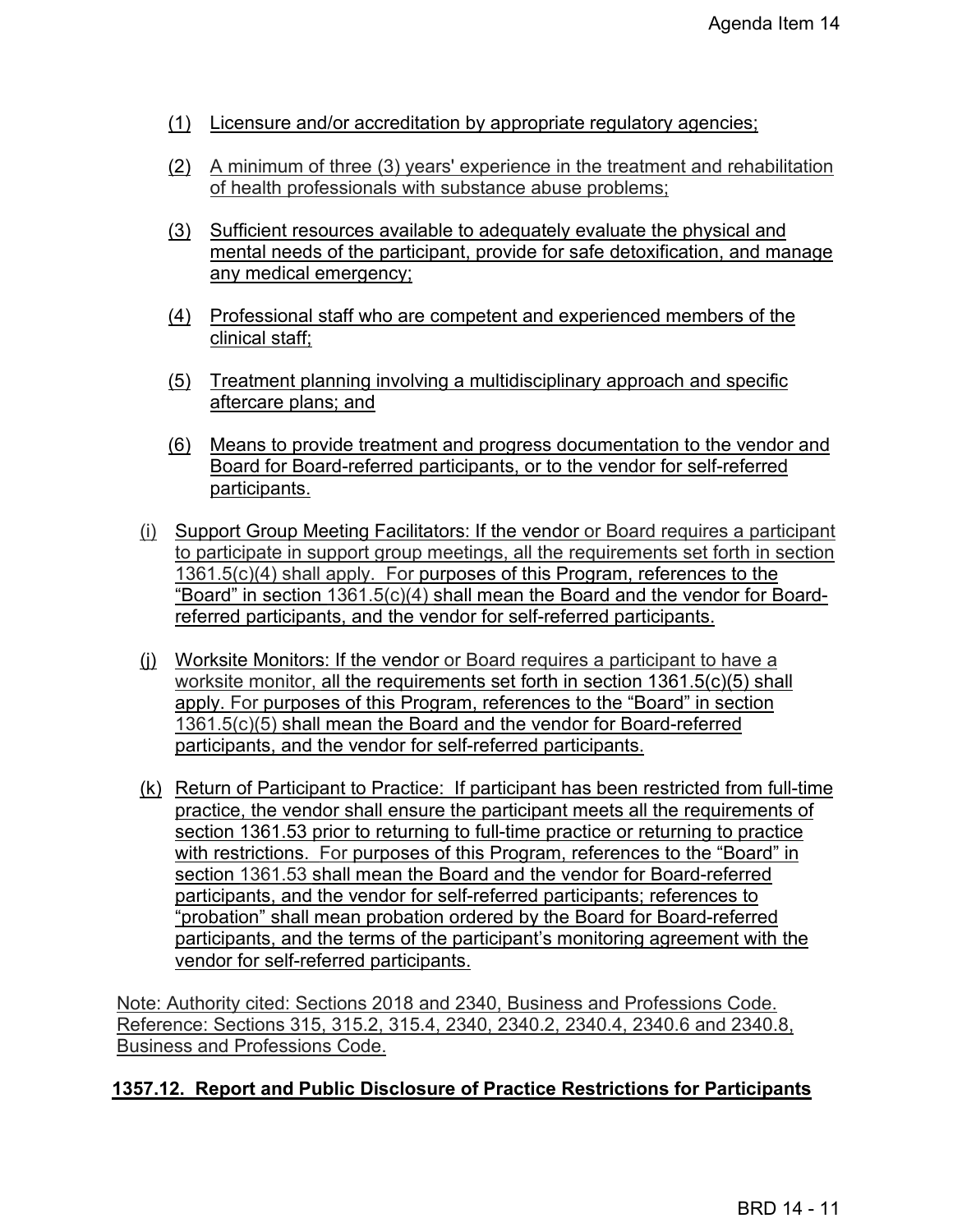If a vendor imposes a practice restriction on a participant, the vendor shall report in writing to the Board, and the Board shall make the following information public on the participant's profile on the Board's website: 1) the participant's name; 2) whether the participant's license is restricted or in a non-practice status; 3) a detailed description of each restriction imposed. If the participant self-referred, and enrollment in the Program was not a condition of probation, then the public disclosure shall not contain information that the restriction or non-practice status is the result of the participant's enrollment in the Program. The Board shall remove the practice restriction from the participant's profile within one (1) business day of being notified in writing by the vendor that the practice restriction has been lifted.

Note: Authority cited: Sections 2018 and 2340, Business and Professions Code. Reference: Sections 315, 315.2, 315.4, 2340, 2340.2, 2340.4 and 2340.6, Business and Professions Code.

## **1357.13. Reports of Participant Violations, Withdrawals, and Terminations to the Board; Inquiries by the Board**

- (a) The vendor shall report in writing to the Board each major violation by a participant, as defined in section 1361.52(a), within one (1) business day, and shall identify the name and license number of the participant, and a detailed description of the violation(s), including the type and date of each occurrence.
- (b) The vendor shall report in writing to the Board each minor violation by a participant, as defined in section 1361.52(c) within five (5) business days, and shall identify the name and license number of the participant, and a detailed description of the violation(s), including the type and date of each occurrence.
- (c) The vendor shall report in writing to the Board any participant who withdraws or is terminated from the Program within one (1) business day, and shall identify the name and license number of the participant, the date the participant enrolled in the Program, the date of the withdrawal or termination from the Program, and a description of the circumstances leading up to the withdrawal or termination.
- (d) If the Board inquires as to whether a licensee is a participant in the Program after initiating an investigation on the licensee, the vendor shall provide a written response within three (3) business days indicating whether the licensee is a participant in the Program, and if so, the date the licensee enrolled in the Program, the services being provided to the licensee, and whether the licensee is compliant with the Program.

Note: Authority cited: Sections 2018 and 2340, Business and Professions Code. Reference: Sections 315, 315.2, 315.4, 2340, 2340.2, 2340.4 and 2340.6, Business and Professions Code.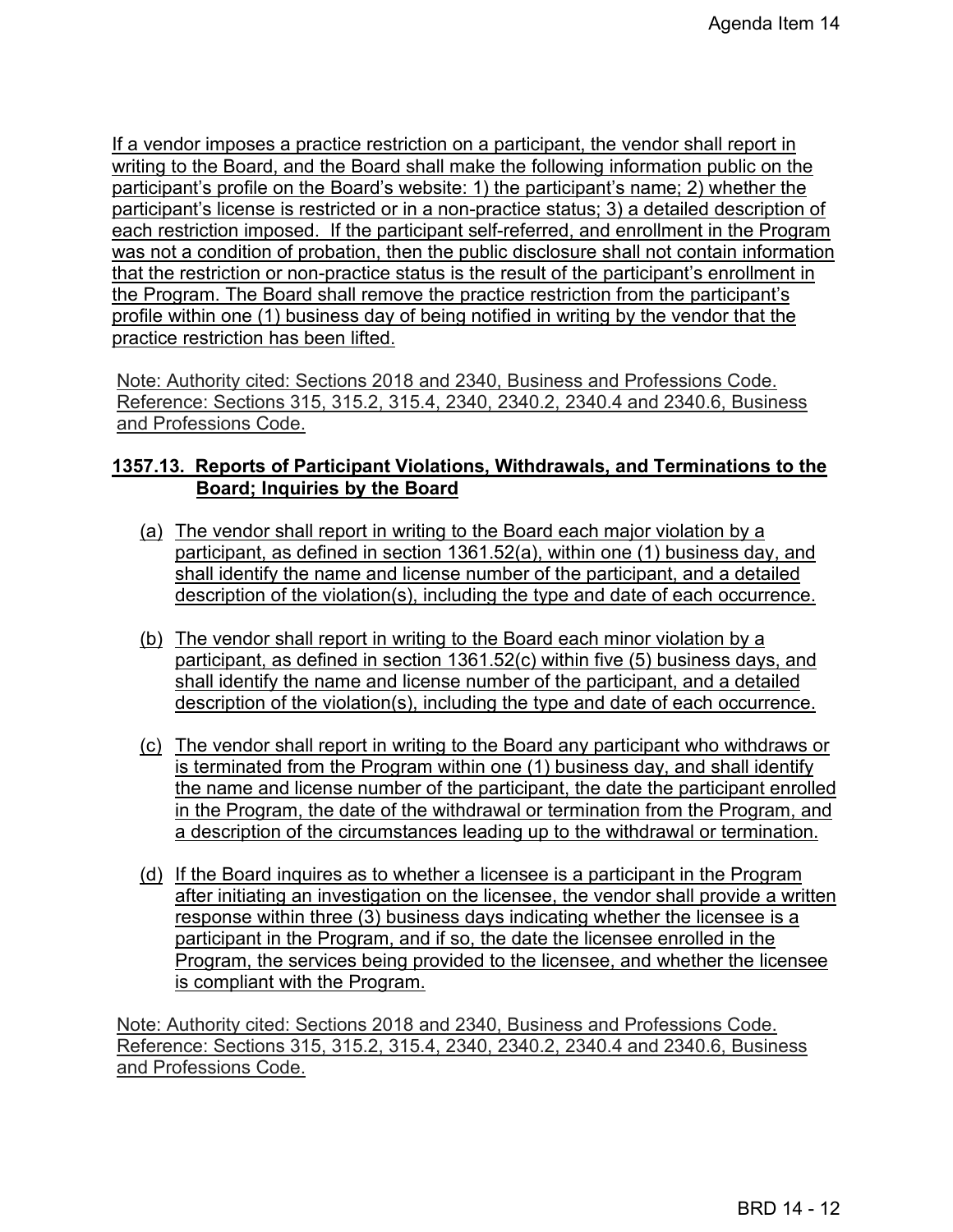#### **1357.14. Vendor Communication with the Board; Annual Reports**

- (a) On a periodic basis, whenever requested by the Board, and no less than quarterly to coincide with presentations at the Board's regularly-scheduled Board meetings, the vendor shall report in writing the following de-identified information:
	- (1) The number of participants currently enrolled in the Program;
	- (2) The number of participants who self-referred;
	- (3) The number of participants who were referred by the Board as a condition of probation;
	- (4) The number of participants who have successfully completed their agreement period;
	- (5) The number of participants who successfully returned to practice;
	- (6) The number of participants who withdrew from the Program, and the reasons therefor;
	- (7) The number of participants who were terminated from the Program, and the reasons therefor;
	- (8) The number of participants who committed a major violation as defined in section 1361.52(a), or minor violation as defined in section 1361.52(c), and the types of violations committed;
	- (9) The number of patients harmed by participant while participant was enrolled in the Program. For purposes of this section, "patient harm" means injury or death to a patient caused by the participant's deviation from the standard of care established by admission or Board decision following an accusation;
	- (10) The number and types of reports filed with the Board pursuant to section 1357.13;
	- (11) A list of contractors performing treatment or other services for Program participants, a description of the services they are contracted to perform, and the number of participants assigned to each;
	- (12) The number of participants whose families received services through the Program, including the types of services received (i.e., individual counseling, group therapy, etc.), and how many times services were provided;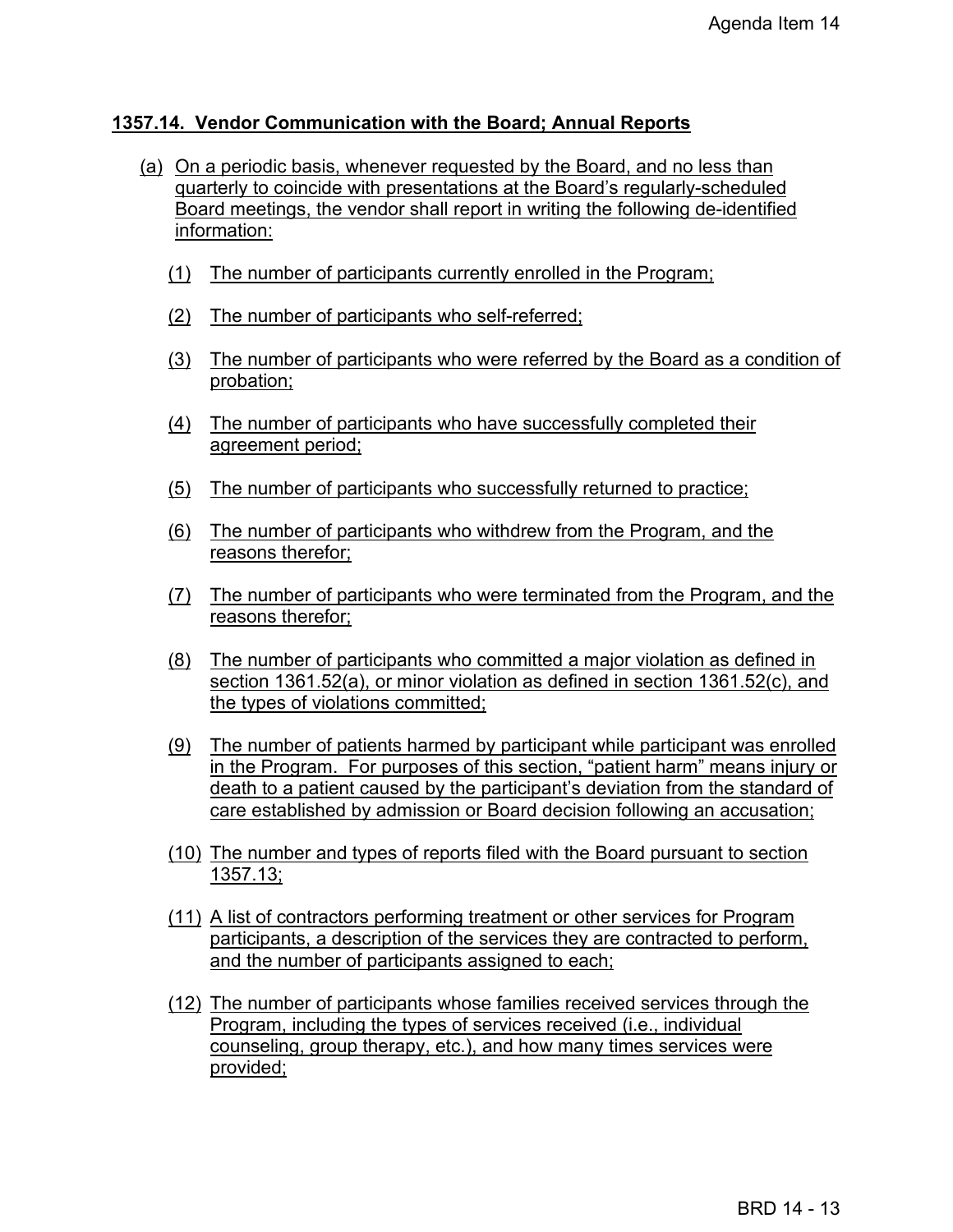- (13) The number and types of educational events provided by the vendor, the dates provided, and the number of licensees and other interested parties in attendance. At each educational event provided by the vendor, attendees shall be asked to complete an evaluation of the event and speaker(s), and the evaluation results and comments shall be reported in writing to the Board;
- (14) An accounting of all amounts collected, expenses incurred, and amounts disbursed and for what purposes; and
- (15) Any other data requested in writing by the Board and available to the vendor.
- (b) With regard to subsections (a)(1) through (a)(12) the report for each category shall include the specific types of substance abuse problems for which treatment is or was being sought (i.e., cocaine, alcohol, Demerol, etc.).
- (c) On a yearly basis, by a date set by the Board, the vendor shall provide all of the data identified in subsections (a) and (b) to the Board for inclusion in the Board's annual report.

Note: Authority cited: Sections 2018 and 2340, Business and Professions Code. Reference: Sections 315, 315.2, 315.4, 2340, 2340.2, 2340.4 and 2340.6, Business and Professions Code.

# **1357.15. External Independent Audits**

- (a) At least once every three (3) years, or at any time requested by the Board, an external, independent audit shall be conducted by a qualified, independent reviewer or review team from outside the department with no real or apparent conflict of interest with the vendor providing the monitoring services. In addition, the reviewer shall not be a part of or under the control of the Board. The independent reviewer or review team must be approved in advance by the Board, and consist of individuals who are competent in the professional practice of internal auditing and assessment processes and qualified to perform audits of monitoring programs. The cost of the audits shall be borne by the vendor, and factored into each participant's fee.
- (b) The audit must assess the vendor's financial status and performance in adhering to the statutes and regulations applicable to the Program. The auditor must provide a written report of his or her findings to the Board by June 30 of each three (3) year cycle. The report shall not identify participants by name, but shall identify any material inadequacies, deficiencies, irregularities, or other noncompliance with the terms of the vendor's treatment or monitoring services that would interfere with the Board's mandate of public protection (collectively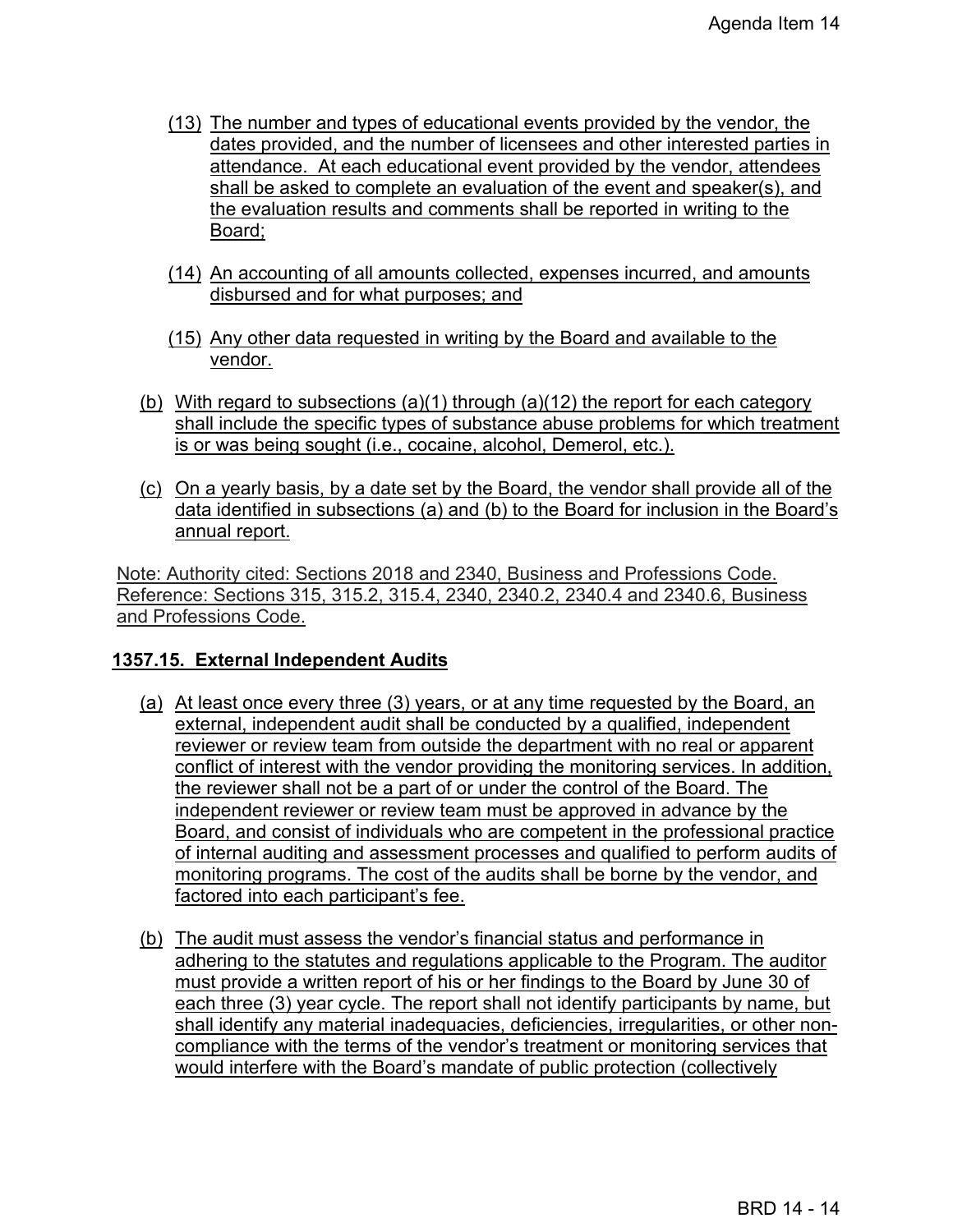referred to herein as "deficiencies"). The report shall further recommend a corrective action plan for each identified deficiency, if any.

- (c) The Board shall respond to the findings in the audit report in writing no later than September 1 of each three (3) year cycle. In its response, if deficiencies were identified in the audit report, the Board shall indicate whether and when the contract with the vendor will be terminated along with the reasons therefore, or whether the vendor will be given the opportunity to cure the deficiencies. If the vendor will be given the opportunity to cure the deficiencies, the vendor shall provide a written plan approved by the Board, identifying how each deficiency will be addressed and in what time period. The vendor shall not be given longer than 60 days to cure a deficiency.
- (d) Failure of the vendor to cure all deficiencies within 60 days shall subject the vendor to termination. Termination of the vendor shall be in the sole discretion of the Board.
- (e) The vendor shall have a written plan approved by the Board for transferring care and monitoring of participants if its contract with the Board is terminated.

Note: Authority cited: Sections 2018 and 2340, Business and Professions Code. Reference: Sections 315, 315.2, 315.4, 2340, 2340.2, 2340.4, 2340.6 and 2340.8, Business and Professions Code.

# **1357.16. Maintenance of Records**

The vendor shall maintain the following records for each participant while the participant is active in the program and for at least seven (7) years thereafter:

- (a) All intake reports and case analyses;
- (b) All agreements and amendments thereto;
- (c) All correspondence with the Board;
- (d) All correspondence with the participant;
- (e) All correspondence with contractors;
- (f) All file notes, laboratory test results, and incident reports;
- (g) Other records as required by the Board, and set forth in the contract.

Note: Authority cited: Sections 2018 and 2340, Business and Professions Code. Reference: Sections 315, 315.2, 315.4, 2340, 2340.2, 2340.4, 2340.6 and 2340.8, Business and Professions Code.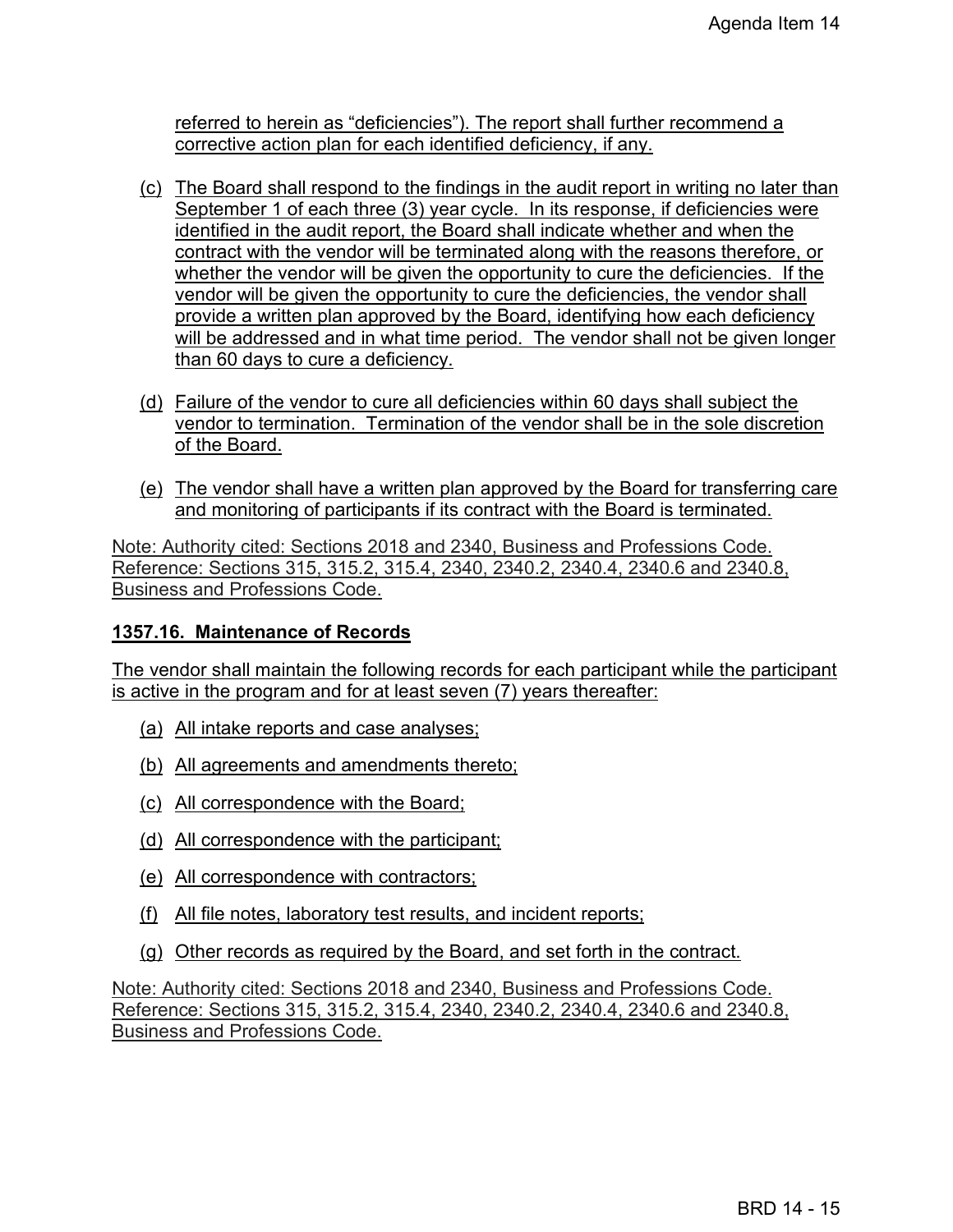# **Uniform Standards Regarding Substance-Abusing Healing Arts Licensees**

Senate Bill 1441 (Ridley-Thomas)

Implementation by Department of Consumer Affairs, Substance Abuse Coordination Committee



Brian J. Stiger, Director April 2011

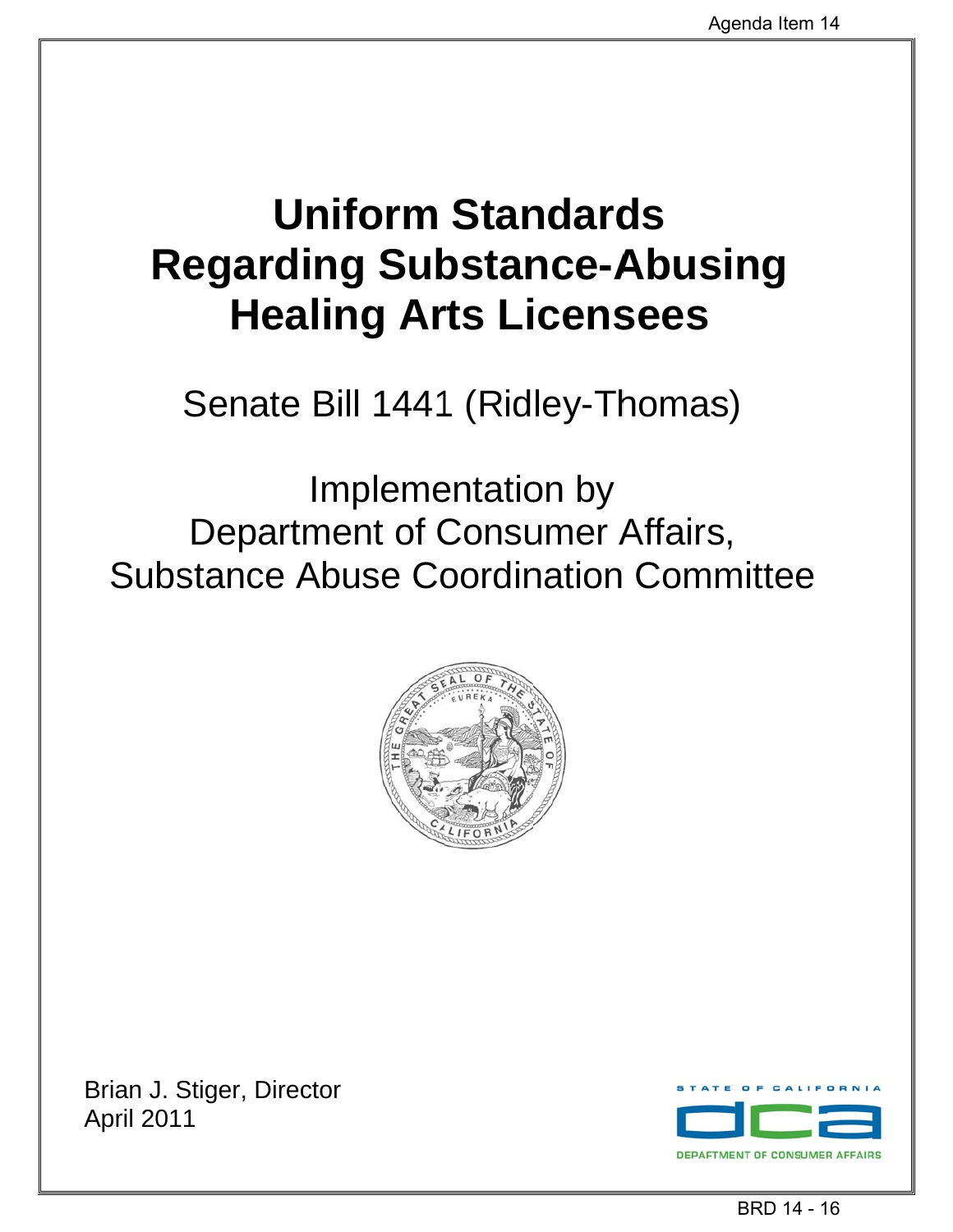#### **Substance Abuse Coordination Committee**

Brian Stiger, Chair **Director, Department of Consumer Affairs** 

Elinore F. McCance-Katz, M.D., Ph. D. **CA Department of Alcohol & Drug Programs** 

Janelle Wedge **Acupuncture Board** 

Kim Madsen **California Board of Behavioral Sciences** 

Robert Puleo **Board of Chiropractic Examiners** 

Lori Hubble **Dental Hygiene Committee of California** 

Richard De Cuir **Dental Board of California** 

Linda Whitney **Medical Board of California** 

Heather Martin **California Board of Occupational Therapy** 

Mona Maggio **California State Board of Optometry** 

Teresa Bello-Jones **Board of Vocational Nursing and Psychiatric Technicians** 

Donald Krpan, D.O. **Osteopathic Medical Board of California** 

Francine Davies **Naturopathic Medicine Committee** 

Virginia Herold **California State Board of Pharmacy** 

Steve Hartzell **Physical Therapy Board of California** 

Elberta Portman **Physician Assistant Committee** 

Jim Rathlesberger **Board of Podiatric Medicine** 

Robert Kahane **Board of Psychology** 

Louise Bailey **Board of Registered Nursing** 

Stephanie Nunez **Respiratory Care Board of California** 

Annemarie Del Mugnaio **Speech-Language Pathology & Audiology & Hearing Aid Dispenser Board** 

Susan Geranen **Veterinary Medical Board**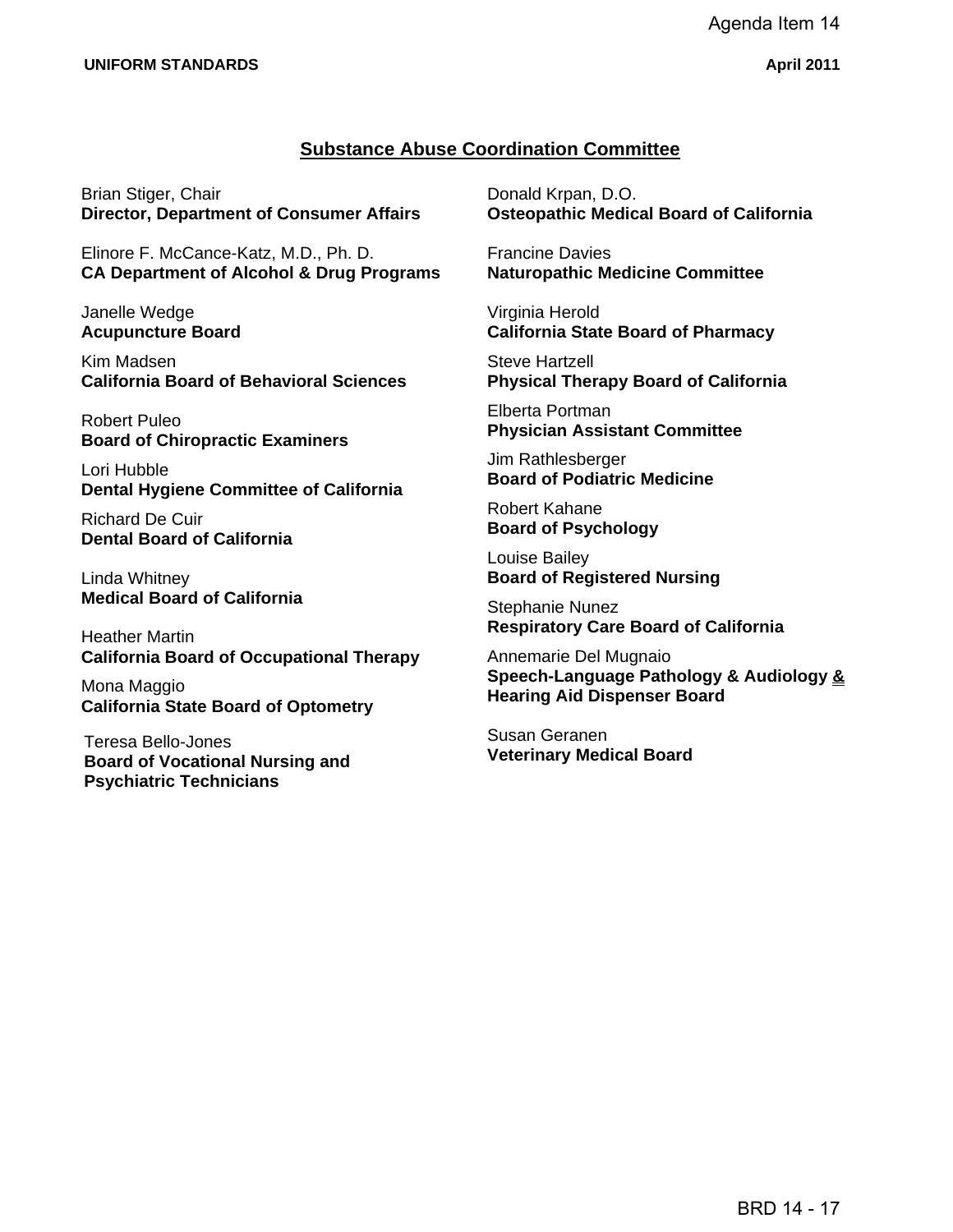# **Table of Contents**

| Uniform Standard #1 |  |
|---------------------|--|
| Uniform Standard #2 |  |
| Uniform Standard #3 |  |
| Uniform Standard #4 |  |
| Uniform Standard #5 |  |
| Uniform Standard #6 |  |
| Uniform Standard #7 |  |
| Uniform Standard #8 |  |
| Uniform Standard #9 |  |
|                     |  |
|                     |  |
|                     |  |
|                     |  |
|                     |  |
|                     |  |
|                     |  |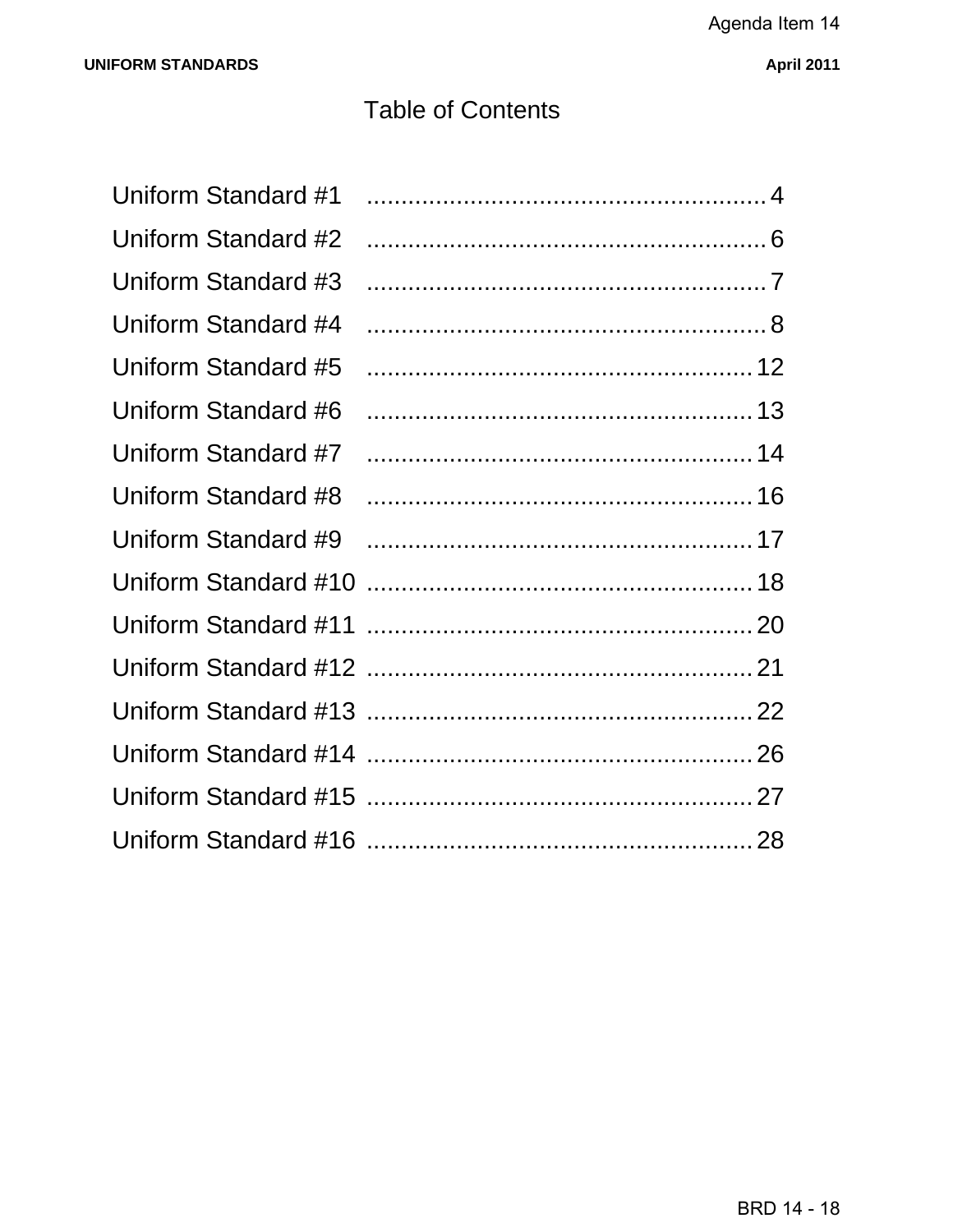# **#1 SENATE BILL 1441 REQUIREMENT**

Specific requirements for a clinical diagnostic evaluation of the licensee, including, but not limited to, required qualifications for the providers evaluating the licensee.

# **#1 Uniform Standard**

If a healing arts board orders a licensee who is either in a diversion program or whose license is on probation due to a substance abuse problem to undergo a clinical diagnosis evaluation, the following applies:

- 1. The clinical diagnostic evaluation shall be conducted by a licensed practitioner who:
	- holds a valid, unrestricted license, which includes scope of practice to conduct a clinical diagnostic evaluation;
	- has three (3) years experience in providing evaluations of health professionals with substance abuse disorders; and,
	- is approved by the board.
- 2. The clinical diagnostic evaluation shall be conducted in accordance with acceptable professional standards for conducting substance abuse clinical diagnostic evaluations.
- 3. The clinical diagnostic evaluation report shall:
	- set forth, in the evaluator's opinion, whether the licensee has a substance abuse problem;
	- set forth, in the evaluator's opinion, whether the licensee is a threat to himself/herself or others; and,
	- set forth, in the evaluator's opinion, recommendations for substance abuse treatment, practice restrictions, or other recommendations related to the licensee's rehabilitation and safe practice.

The evaluator shall not have a financial relationship, personal relationship, or business relationship with the licensee within the last five years. The evaluator shall provide an objective, unbiased, and independent evaluation.

If the evaluator determines during the evaluation process that a licensee is a threat to himself/herself or others, the evaluator shall notify the board within 24 hours of such a determination.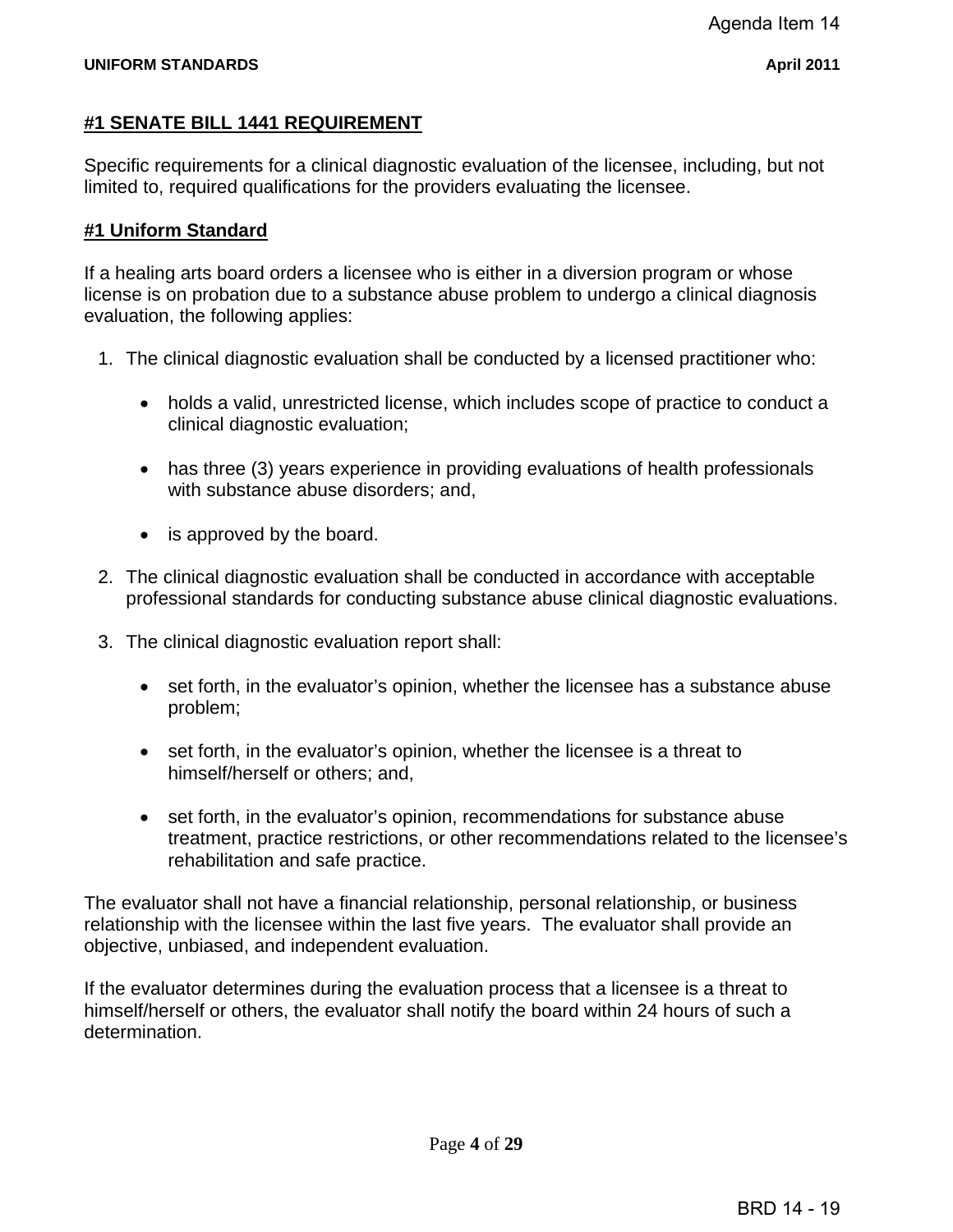For all evaluations, a final written report shall be provided to the board no later than ten (10) days from the date the evaluator is assigned the matter unless the evaluator requests additional information to complete the evaluation, not to exceed 30 days.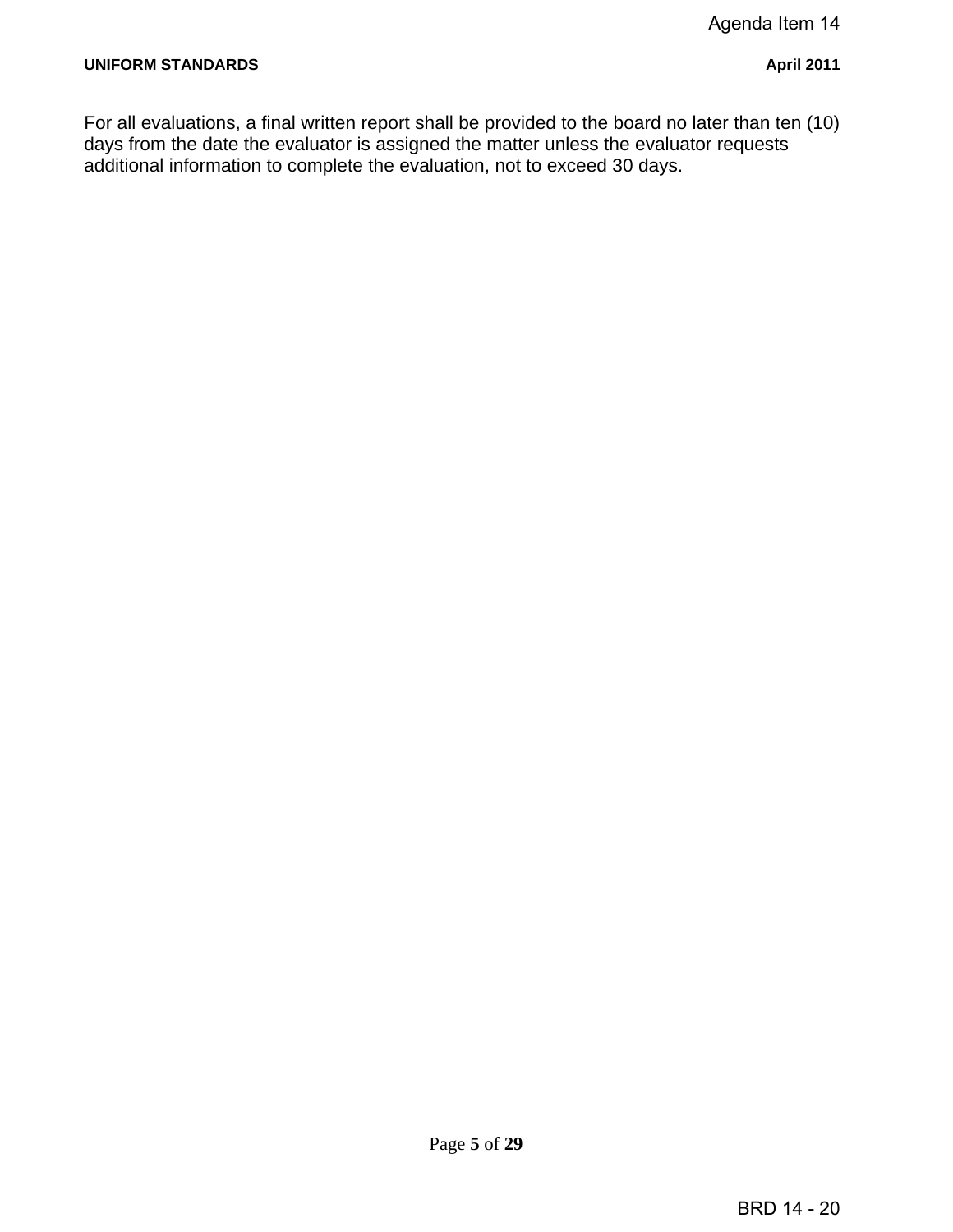# **#2 SENATE BILL 1441 REQUIREMENT**

Specific requirements for the temporary removal of the licensee from practice, in order to enable the licensee to undergo the clinical diagnostic evaluation described in subdivision (a) and any treatment recommended by the evaluator described in subdivision (a) and approved by the board, and specific criteria that the licensee must meet before being permitted to return to practice on a full-time or part-time basis.

# **#2 Uniform Standard**

The following practice restrictions apply to each licensee who undergoes a clinical diagnostic evaluation:

- 1. The Board shall order the licensee to cease practice during the clinical diagnostic evaluation pending the results of the clinical diagnostic evaluation and review by the diversion program/board staff.
- 2. While awaiting the results of the clinical diagnostic evaluation required in Uniform Standard #1, the licensee shall be randomly drug tested at least two (2) times per week.

After reviewing the results of the clinical diagnostic evaluation, and the criteria below, a diversion or probation manager shall determine, whether or not the licensee is safe to return to either part-time or fulltime practice. However, no licensee shall be returned to practice until he or she has at least 30 days of negative drug tests.

- the license type;
- the licensee's history;
- the documented length of sobriety/time that has elapsed since substance use
- the scope and pattern of use;
- the treatment history;
- the licensee's medical history and current medical condition;
- the nature, duration and severity of substance abuse, and
- whether the licensee is a threat to himself/herself or the public.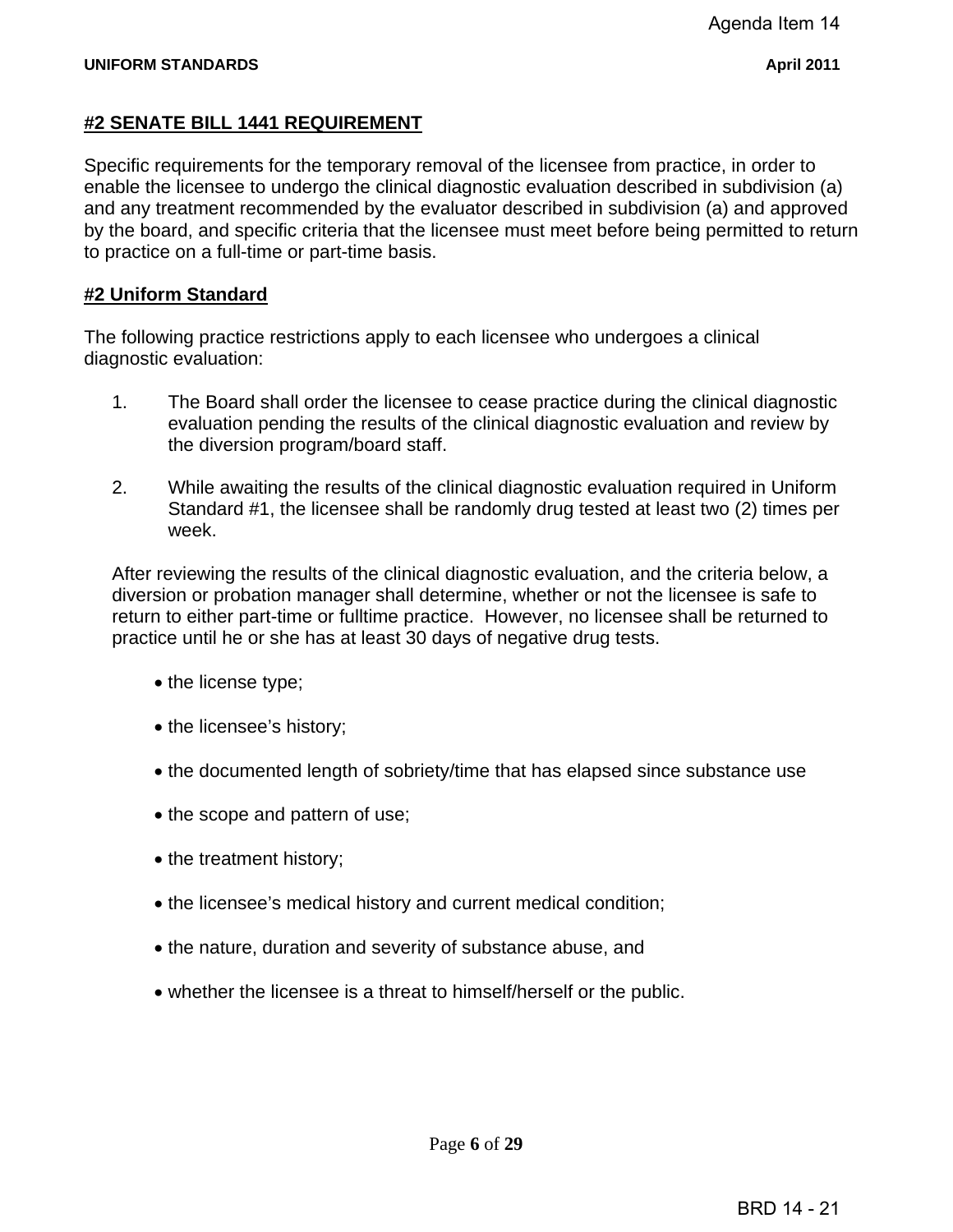#### **#3 SENATE BILL 1441 REQUIREMENT**

Specific requirements that govern the ability of the licensing board to communicate with the licensee's employer about the licensee's status or condition.

#### **#3 Uniform Standard**

If the licensee who is either in a board diversion program or whose license is on probation has an employer, the licensee shall provide to the board the names, physical addresses, mailing addresses, and telephone numbers of all employers and supervisors and shall give specific, written consent that the licensee authorizes the board and the employers and supervisors to communicate regarding the licensee's work status, performance, and monitoring.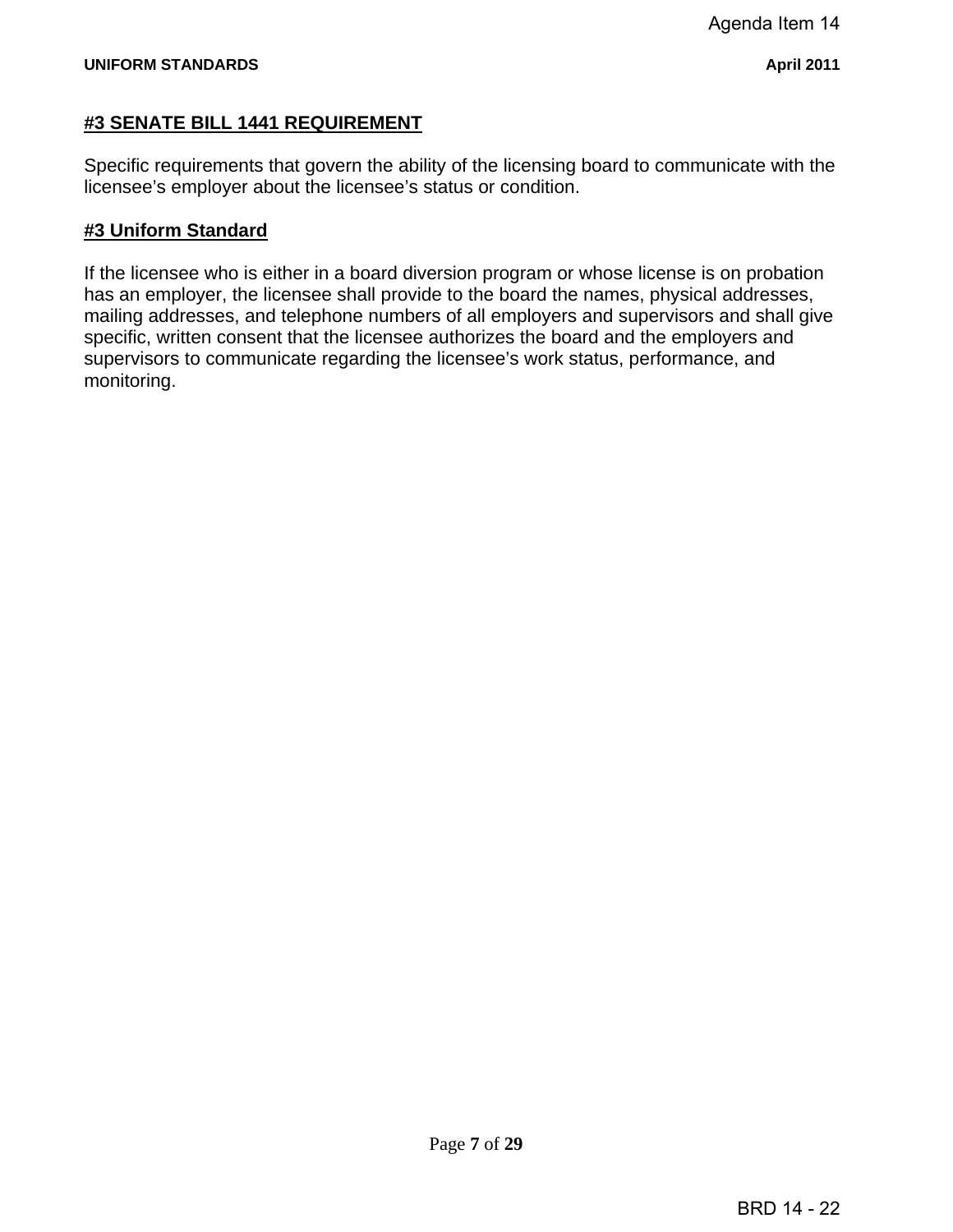# **#4 SENATE BILL 1441 REQUIREMENT**

Standards governing all aspects of required testing, including, but not limited to, frequency of testing, randomnicity, method of notice to the licensee, number of hours between the provision of notice and the test, standards for specimen collectors, procedures used by specimen collectors, the permissible locations of testing, whether the collection process must be observed by the collector, backup testing requirements when the licensee is on vacation or otherwise unavailable for local testing, requirements for the laboratory that analyzes the specimens, and the required maximum timeframe from the test to the receipt of the result of the test.

# **#4 Uniform Standard**

The following standards shall govern all aspects of testing required to determine abstention from alcohol and drugs for any person whose license is placed on probation or in a diversion program due to substance use:

# **TESTING FREQUENCY SCHEDULE**

A board may order a licensee to drug test at any time. Additionally, each licensee shall be tested RANDOMLY in accordance with the schedule below:

| Level | <b>Segments of</b><br><b>Probation/Diversion</b> | Minimum Range of Number<br>of Random Tests |
|-------|--------------------------------------------------|--------------------------------------------|
|       | Year 1                                           | 52-104 per year                            |
| " ا ا | Year 2+                                          | 36-104 per year                            |

\*The minimum range of 36-104 tests identified in level II, is for the second year of probation or diversion, and each year thereafter, up to five (5) years. Thereafter, administration of one (1) time per month if there have been no positive drug tests in the previous five (5) consecutive years of probation or diversion.

Nothing precludes a board from increasing the number of random tests for any reason. Any board who finds or has suspicion that a licensee has committed a violation of a board's testing program or who has committed a Major Violation, as identified in Uniform Standard 10, may reestablish the testing cycle by placing that licensee at the beginning of level I, in addition to any other disciplinary action that may be pursued.

# **EXCEPTIONS TO TESTING FREQUENCY SCHEDULE**

I. PREVIOUS TESTING/SOBRIETY

In cases where a board has evidence that a licensee has participated in a treatment or monitoring program requiring random testing, prior to being subject to testing by the board, the board may give consideration to that testing in altering the testing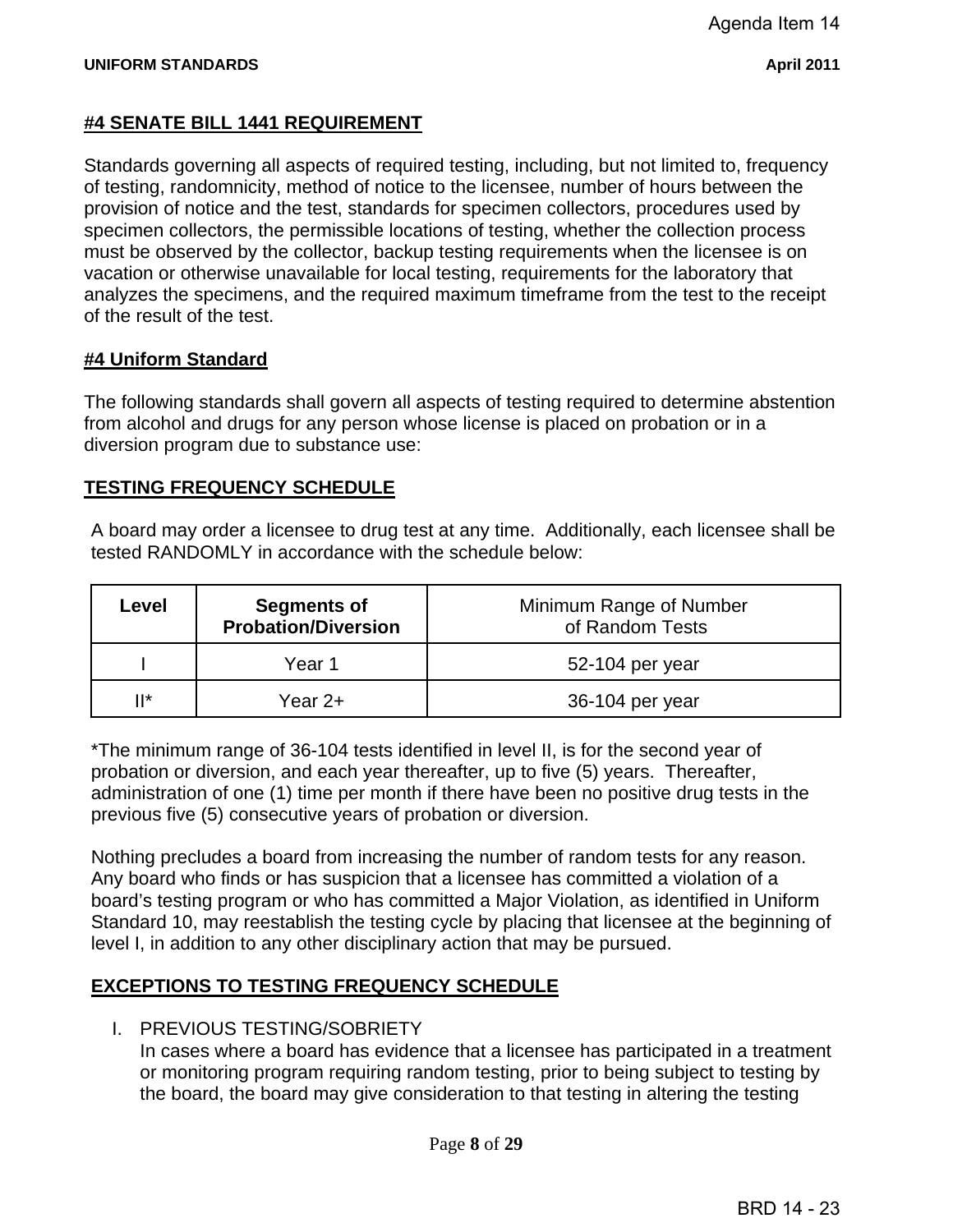frequency schedule so that it is equivalent to this standard.

II. VIOLATION(S) OUTSIDE OF EMPLOYMENT

An individual whose license is placed on probation for a single conviction or incident or two convictions or incidents, spanning greater than seven years from each other, where those violations did not occur at work or while on the licensee's way to work, where alcohol or drugs were a contributing factor, may bypass level I and participate in level II of the testing frequency schedule.

#### III. NOT EMPLOYED IN HEALTH CARE FIELD

A board may reduce testing frequency to a minimum of 12 times per year for any person who is not practicing OR working in any health care field. If a reduced testing frequency schedule is established for this reason, and if a licensee wants to return to practice or work in a health care field, the licensee shall notify and secure the approval of the licensee's board. Prior to returning to any health care employment, the licensee shall be subject to level I testing frequency for at least 60 days. At such time the person returns to employment (in a health care field), if the licensee has not previously met the level I frequency standard, the licensee shall be subject to completing a full year at level I of the testing frequency schedule, otherwise level II testing shall be in effect.

#### IV. TOLLING

A board may postpone all testing for any person whose probation or diversion is placed in a tolling status if the overall length of the probationary or diversion period is also tolled. A licensee shall notify the board upon the licensee's return to California and shall be subject to testing as provided in this standard. If the licensee returns to employment in a health care field, and has not previously met the level I frequency standard, the licensee shall be subject to completing a full year at level I of the testing frequency schedule, otherwise level II testing shall be in effect.

#### V. SUBSTANCE USE DISORDER NOT DIAGNOSED

In cases where no current substance use disorder diagnosis is made, a lesser period of monitoring and toxicology screening may be adopted by the board, but not to be less than 24 times per year.

#### **OTHER DRUG STANDARDS**

Drug testing may be required on any day, including weekends and holidays.

The scheduling of drug tests shall be done on a random basis, preferably by a computer program, so that a licensee can make no reasonable assumption of when he/she will be tested again. Boards should be prepared to report data to support back-to-back testing as well as, numerous different intervals of testing.

Licensees shall be required to make daily contact to determine if drug testing is required.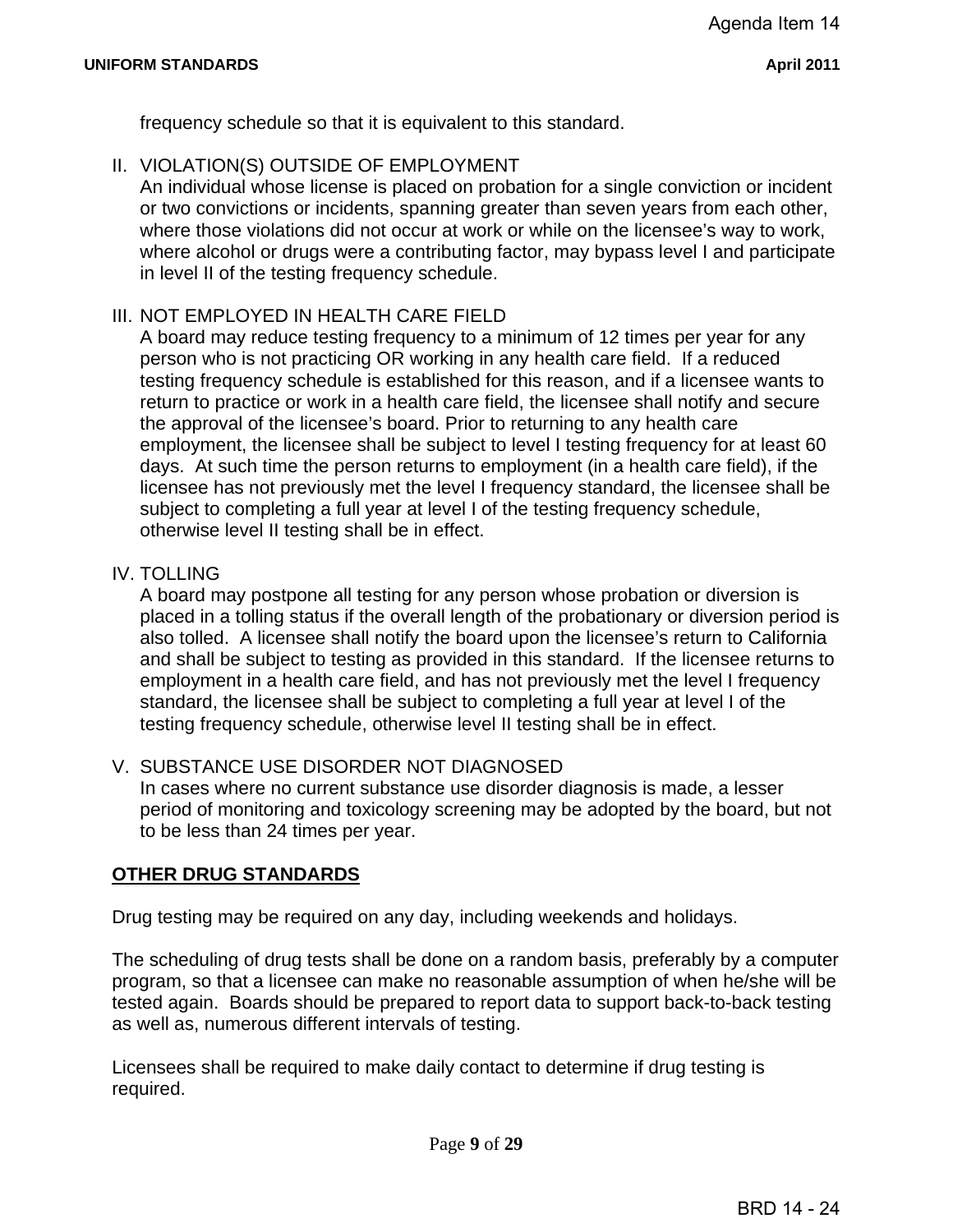Licensees shall be drug tested on the date of notification as directed by the board.

Specimen collectors must either be certified by the Drug and Alcohol Testing Industry Association or have completed the training required to serve as a collector for the U.S. Department of Transportation.

**Specimen Collection Guidelines.** Specimen collectors shall adhere to the current U.S. Department of Transportation

Testing locations shall comply with the Urine Specimen Collection Guidelines published by the U.S. Department of Transportation, regardless of the type of test administered.

Collection of specimens shall be observed.

Prior to vacation or absence, alternative drug testing location(s) must be approved by the board.

Laboratories shall be certified and accredited by the U.S. Department of Health and Human Services.

A collection site must submit a specimen to the laboratory within one (1) business day of receipt. A chain of custody shall be used on all specimens. The laboratory shall process results and provide legally defensible test results within seven (7) days of receipt of the specimen. The appropriate board will be notified of non-negative test results within one (1) business day and will be notified of negative test results within seven (7) business days.

A board may use other testing methods in place of, or to supplement biological fluid testing, if the alternate testing method is appropriate.

#### **PETITIONS FOR REINSTATEMENT**

Nothing herein shall limit a board's authority to reduce or eliminate the standards specified herein pursuant to a petition for reinstatement or reduction of penalty filed pursuant to Government Code section 11522 or statutes applicable to the board that contains different provisions for reinstatement or reduction of penalty.

#### **OUTCOMES AND AMENDMENTS**

For purposes of measuring outcomes and effectiveness, each board shall collect and report historical and post implementation data as follows:

#### **Historical Data - Two Years Prior to Implementation of Standard**

Each board should collect the following historical data (as available), for a period of two years, prior to implementation of this standard, for each person subject to testing for banned substances, who has 1) tested positive for a banned substance, 2) failed to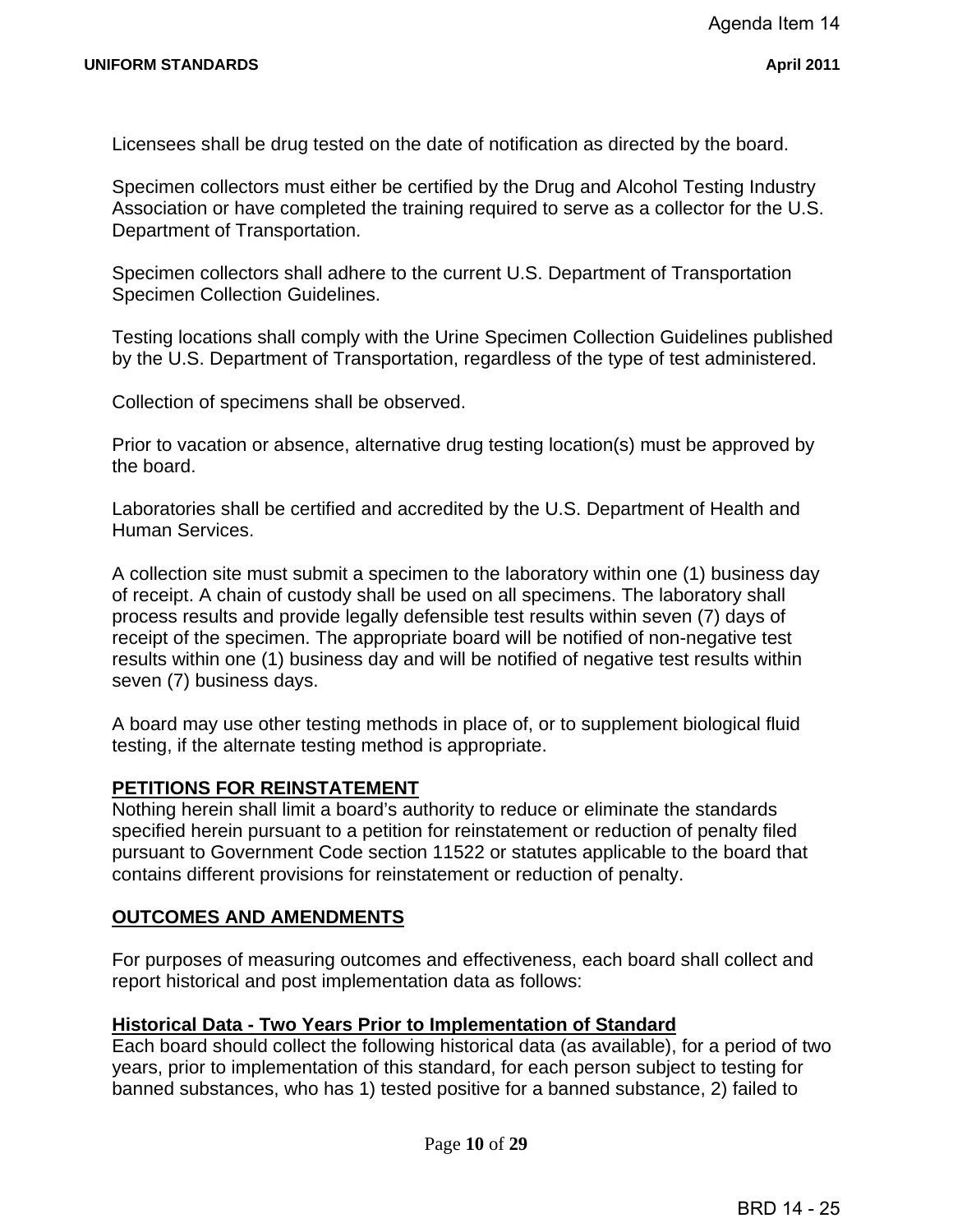appear or call in, for testing on more than three occasions, 3) failed to pay testing costs, or 4) a person who has given a dilute or invalid specimen.

#### **Post Implementation Data- Three Years**

Each board should collect the following data annually, for a period of three years, for every probationer and diversion participant subject to testing for banned substances, following the implementation of this standard.

#### **Data Collection**

The data to be collected shall be reported to the Department of Consumer Affairs and the Legislature, upon request, and shall include, but may not be limited to:

Probationer/Diversion Participant Unique Identifier License Type Probation/Diversion Effective Date General Range of Testing Frequency by/for Each Probationer/Diversion Participant Dates Testing Requested Dates Tested Identify the Entity that Performed Each Test Dates Tested Positive Dates Contractor (if applicable) was informed of Positive Test Dates Board was informed of Positive Test Dates of Questionable Tests (e.g. dilute, high levels) Date Contractor Notified Board of Questionable Test Identify Substances Detected or Questionably Detected Dates Failed to Appear Date Contractor Notified Board of Failed to Appear Dates Failed to Call In for Testing Date Contractor Notified Board of Failed to Call In for Testing Dates Failed to Pay for Testing Date(s) Removed/Suspended from Practice (identify which) Final Outcome and Effective Date (if applicable)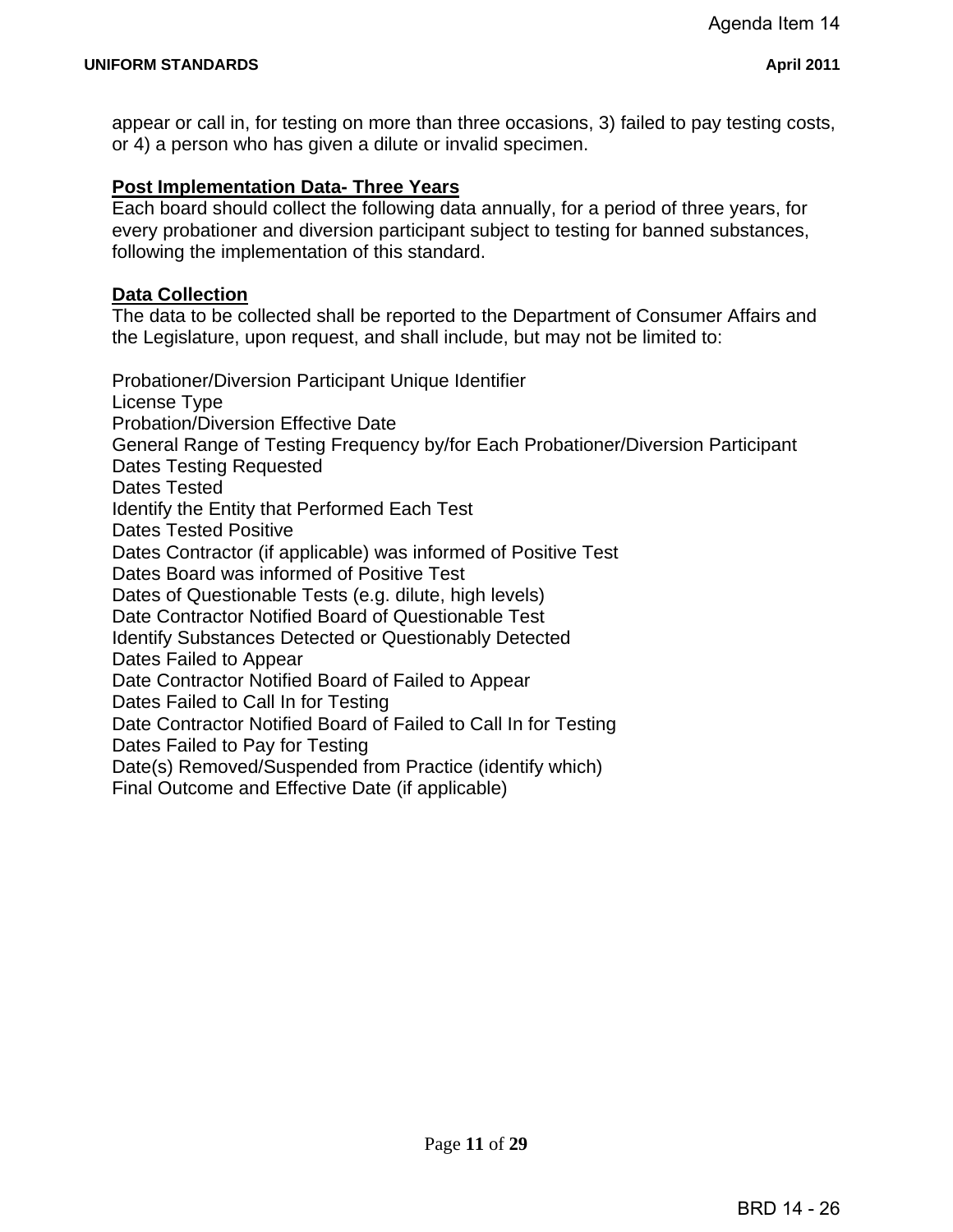#### **#5 SENATE BILL 1441 REQUIREMENT**

Standards governing all aspects of group meeting attendance requirements, including, but not limited to, required qualifications for group meeting facilitators, frequency of required meeting attendance, and methods of documenting and reporting attendance or nonattendance by licensees.

#### **#5 Uniform Standard**

If a board requires a licensee to participate in group support meetings, the following shall apply:

When determining the frequency of required group meeting attendance, the board shall give consideration to the following:

- the licensee's history;
- the documented length of sobriety/time that has elapsed since substance use;
- the recommendation of the clinical evaluator;
- the scope and pattern of use;
- the licensee's treatment history; and,
- the nature, duration, and severity of substance abuse.

#### Group Meeting Facilitator Qualifications and Requirements:

- 1. The meeting facilitator must have a minimum of three (3) years experience in the treatment and rehabilitation of substance abuse, and shall be licensed or certified by the state or other nationally certified organizations.
- 2. The meeting facilitator must not have a financial relationship, personal relationship, or business relationship with the licensee within the last year.
- 3. The group meeting facilitator shall provide to the board a signed document showing the licensee's name, the group name, the date and location of the meeting, the licensee's attendance, and the licensee's level of participation and progress.
- 4. The facilitator shall report any unexcused absence within 24 hours**.**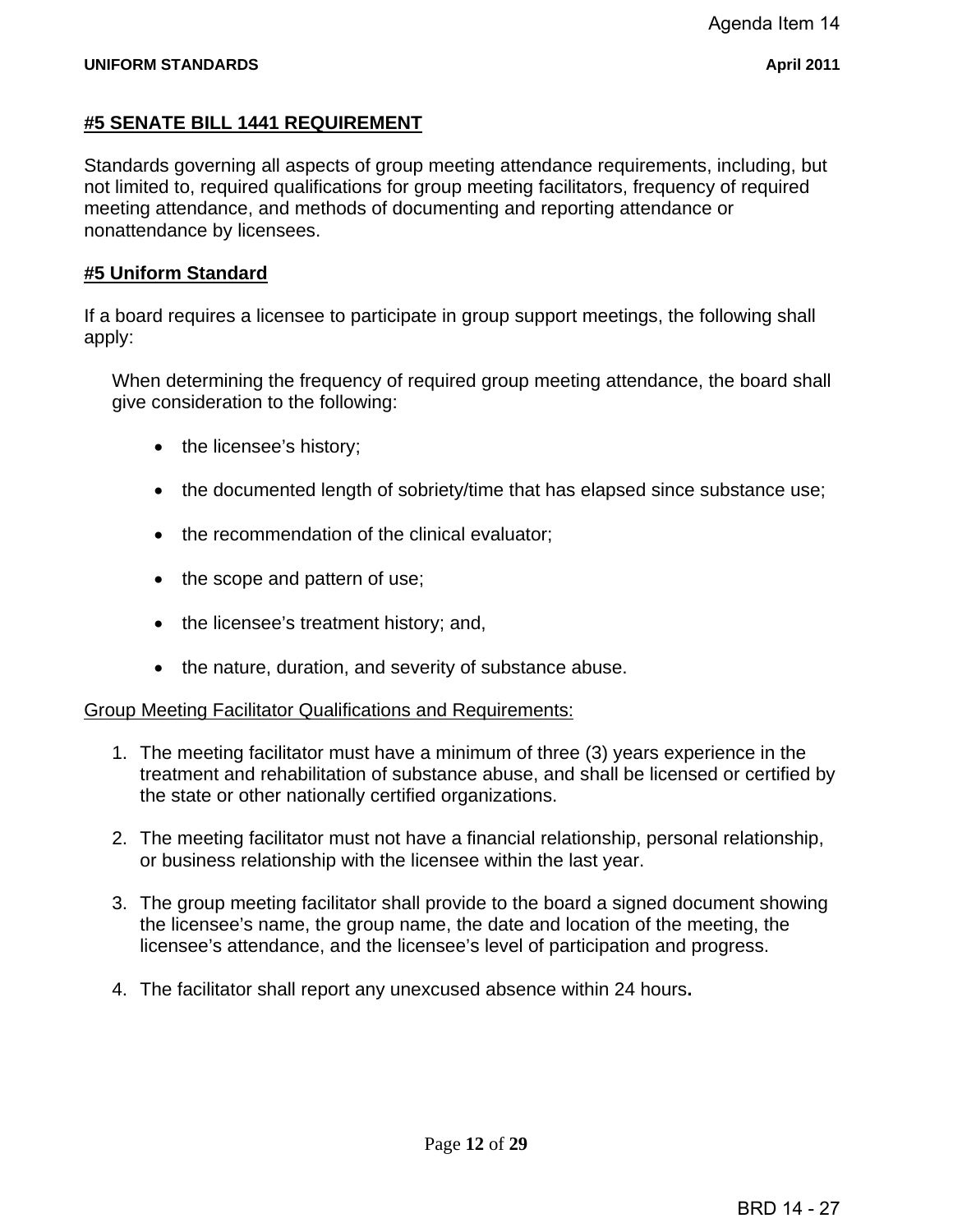#### **#6 SENATE BILL 1441 REQUIREMENT**

Standards used in determining whether inpatient, outpatient, or other type of treatment is necessary.

#### **#6 Uniform Standard**

In determining whether inpatient, outpatient, or other type of treatment is necessary, the board shall consider the following criteria:

- recommendation of the clinical diagnostic evaluation pursuant to Uniform Standard #1;
- license type;
- licensee's history;
- documented length of sobriety/time that has elapsed since substance abuse;
- scope and pattern of substance use;
- licensee's treatment history;
- licensee's medical history and current medical condition;
- nature, duration, and severity of substance abuse, and
- threat to himself/herself or the public.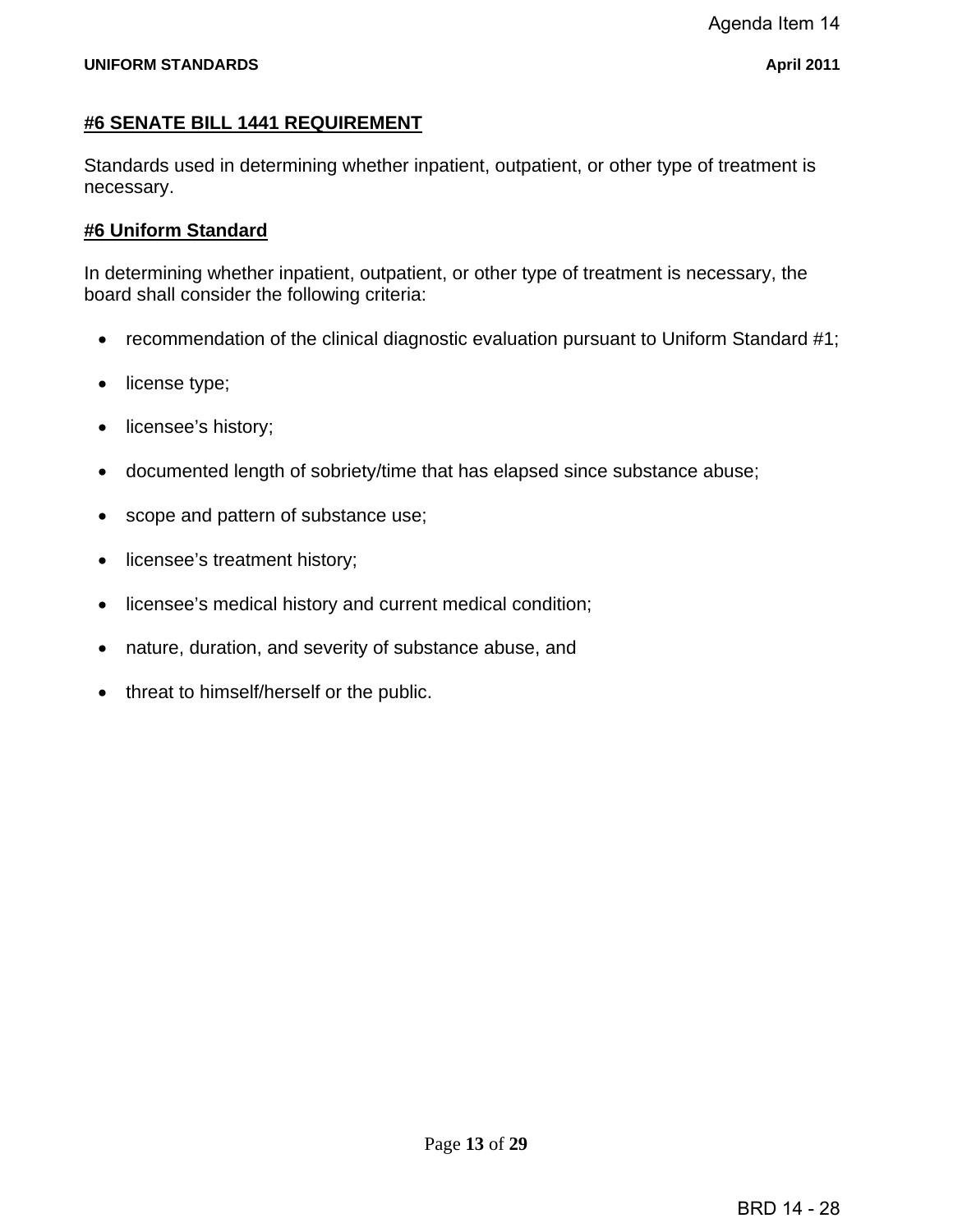# **#7 SENATE BILL 1441 REQUIREMENT**

Worksite monitoring requirements and standards, including, but not limited to, required qualifications of worksite monitors, required methods of monitoring by worksite monitors, and required reporting by worksite monitors.

#### **#7 Uniform Standard**

A board may require the use of worksite monitors. If a board determines that a worksite monitor is necessary for a particular licensee, the worksite monitor shall meet the following requirements to be considered for approval by the board.

- 1. The worksite monitor shall not have financial, personal, or familial relationship with the licensee, or other relationship that could reasonably be expected to compromise the ability of the monitor to render impartial and unbiased reports to the board. If it is impractical for anyone but the licensee's employer to serve as the worksite monitor, this requirement may be waived by the board; however, under no circumstances shall a licensee's worksite monitor be an employee of the licensee.
- 2. The worksite monitor's license scope of practice shall include the scope of practice of the licensee that is being monitored, be another health care professional if no monitor with like practice is available, or, as approved by the board, be a person in a position of authority who is capable of monitoring the licensee at work.
- 3. If the worksite monitor is a licensed healthcare professional he or she shall have an active unrestricted license, with no disciplinary action within the last five (5) years.
- 4. The worksite monitor shall sign an affirmation that he or she has reviewed the terms and conditions of the licensee's disciplinary order and/or contract and agrees to monitor the licensee as set forth by the board.
- 5. The worksite monitor must adhere to the following required methods of monitoring the licensee:
	- a) Have face-to-face contact with the licensee in the work environment on a frequent basis as determined by the board, at least once per week.
	- b) Interview other staff in the office regarding the licensee's behavior, if applicable.
	- c) Review the licensee's work attendance.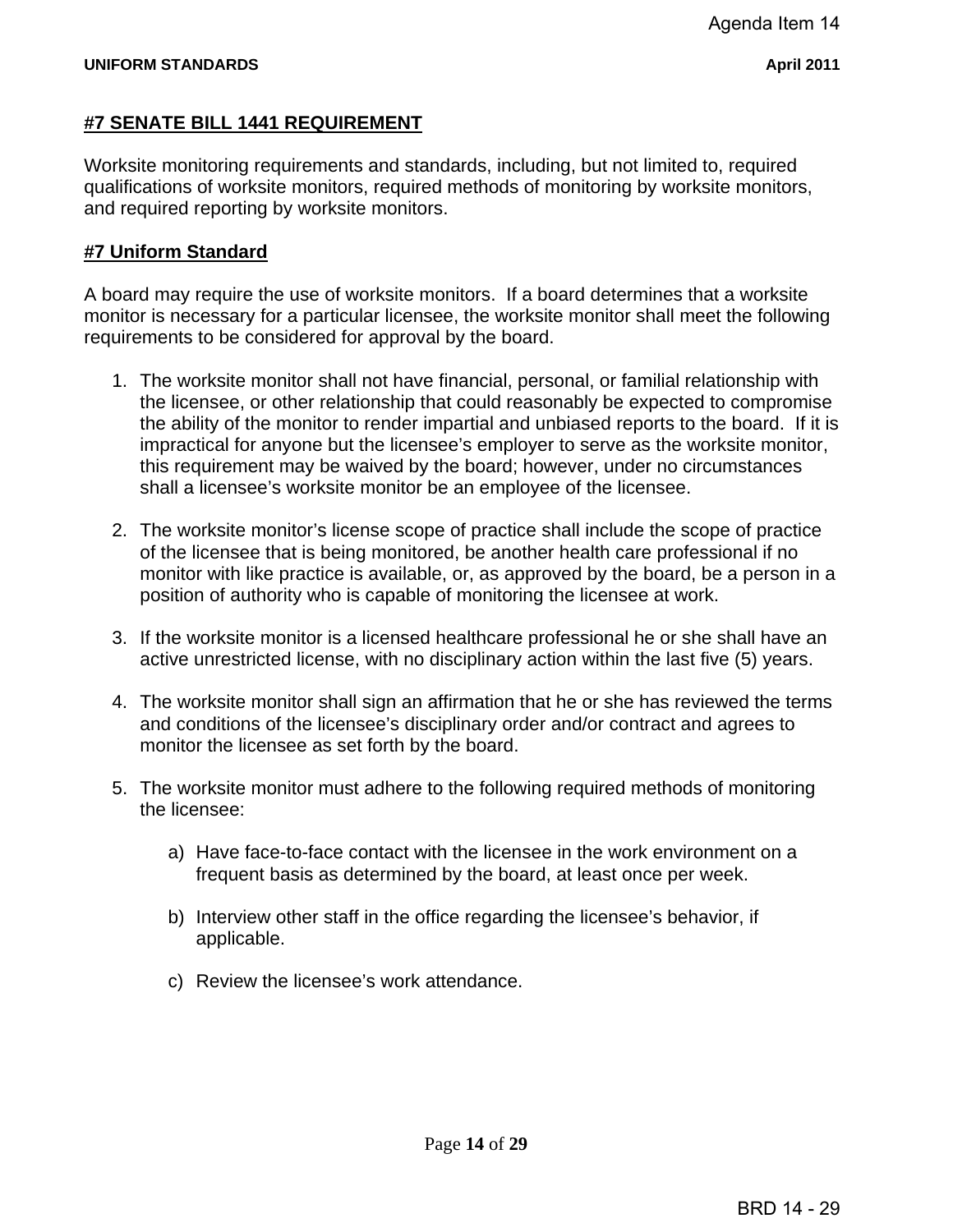Reporting by the worksite monitor to the board shall be as follows:

- 1. Any suspected substance abuse must be verbally reported to the board and the licensee's employer within one (1) business day of occurrence. If occurrence is not during the board's normal business hours the verbal report must be within one (1) hour of the next business day. A written report shall be submitted to the board within 48 hours of occurrence.
- 2. The worksite monitor shall complete and submit a written report monthly or as directed by the board. The report shall include:
	- the licensee's name;
	- license number;
	- worksite monitor's name and signature;
	- worksite monitor's license number;
	- worksite location(s);
	- dates licensee had face-to-face contact with monitor;
	- staff interviewed, if applicable;
	- attendance report;
	- any change in behavior and/or personal habits;
	- any indicators that can lead to suspected substance abuse.

The licensee shall complete the required consent forms and sign an agreement with the worksite monitor and the board to allow the board to communicate with the worksite monitor.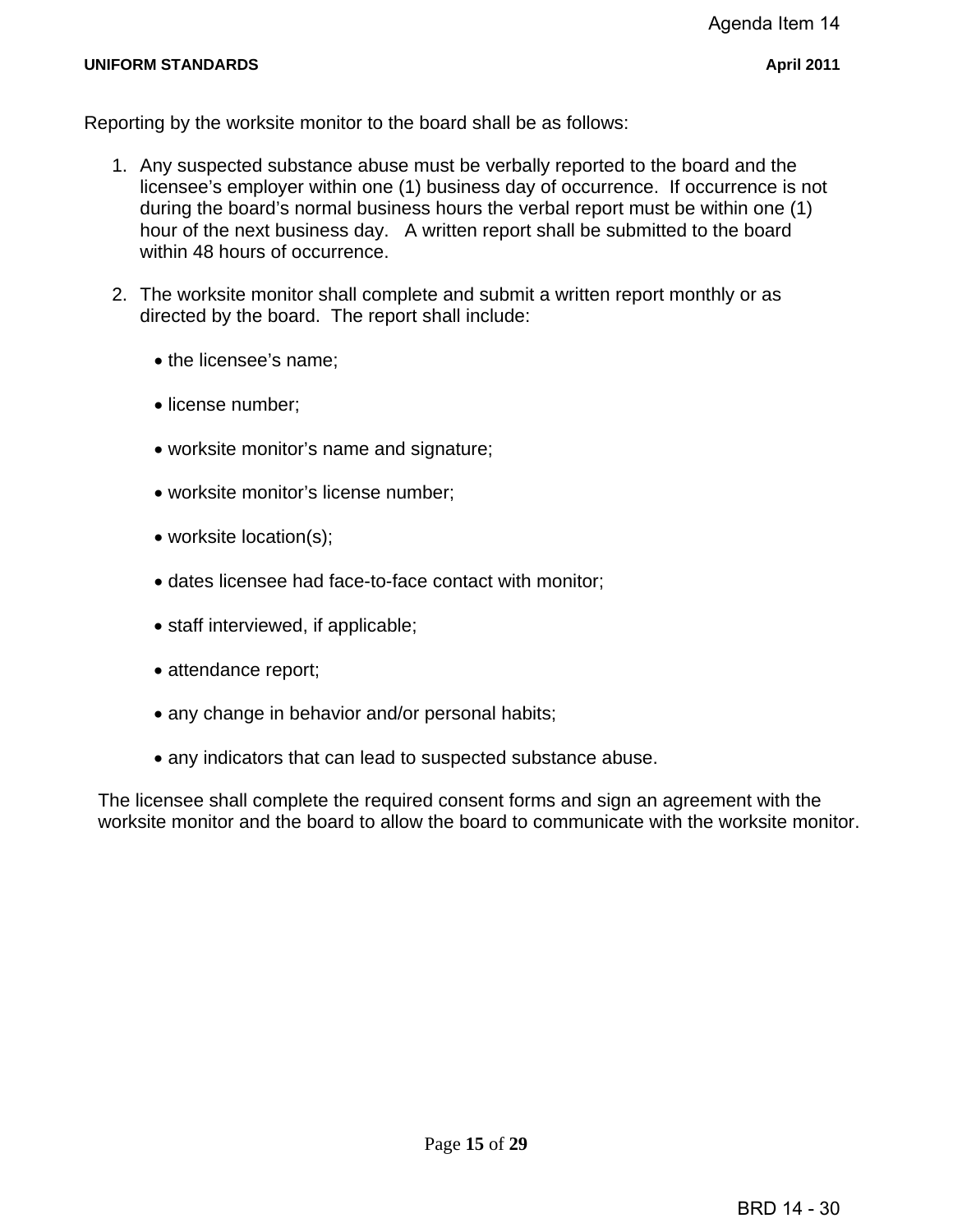#### **#8 SENATE BILL 1441 REQUIREMENT**

Procedures to be followed when a licensee tests positive for a banned substance.

#### **#8 Uniform Standard**

When a licensee tests positive for a banned substance:

- 1. The board shall order the licensee to cease practice;
- 2. The board shall contact the licensee and instruct the licensee to leave work; and
- 3. The board shall notify the licensee's employer, if any, and worksite monitor, if any, that the licensee may not work.

Thereafter, the board should determine whether the positive drug test is in fact evidence of prohibited use. If so, proceed to Standard #9. If not, the board shall immediately lift the cease practice order.

In determining whether the positive test is evidence of prohibited use, the board should, as applicable:

- 1. Consult the specimen collector and the laboratory;
- 2. Communicate with the licensee and/or any physician who is treating the licensee; and
- 3. Communicate with any treatment provider, including group facilitator/s.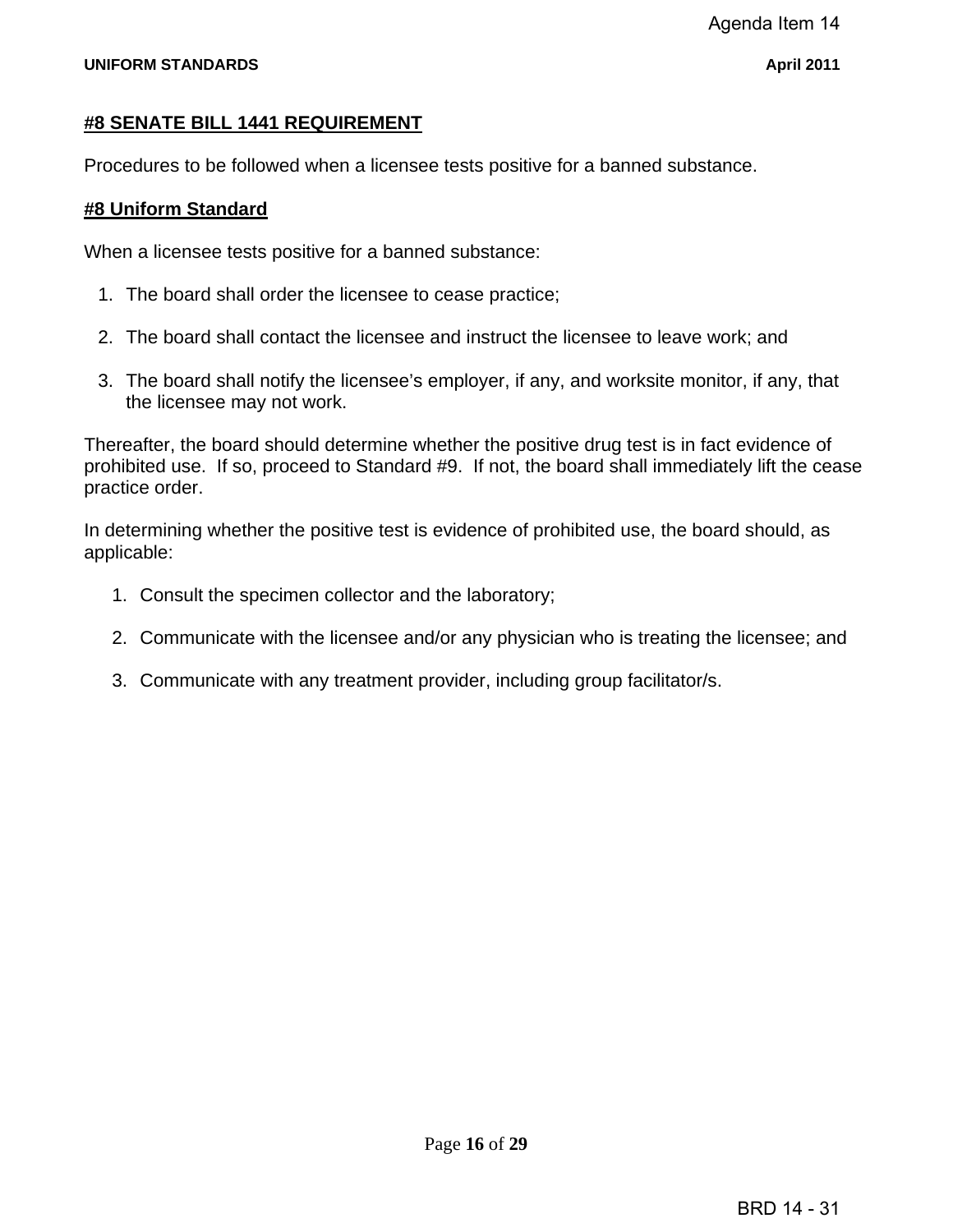#### **#9 SENATE BILL 1441 REQUIREMENT**

Procedures to be followed when a licensee is confirmed to have ingested a banned substance.

#### **#9 Uniform Standard**

When a board confirms that a positive drug test is evidence of use of a prohibited substance, the licensee has committed a major violation, as defined in Uniform Standard #10 and the board shall impose the consequences set forth in Uniform Standard #10.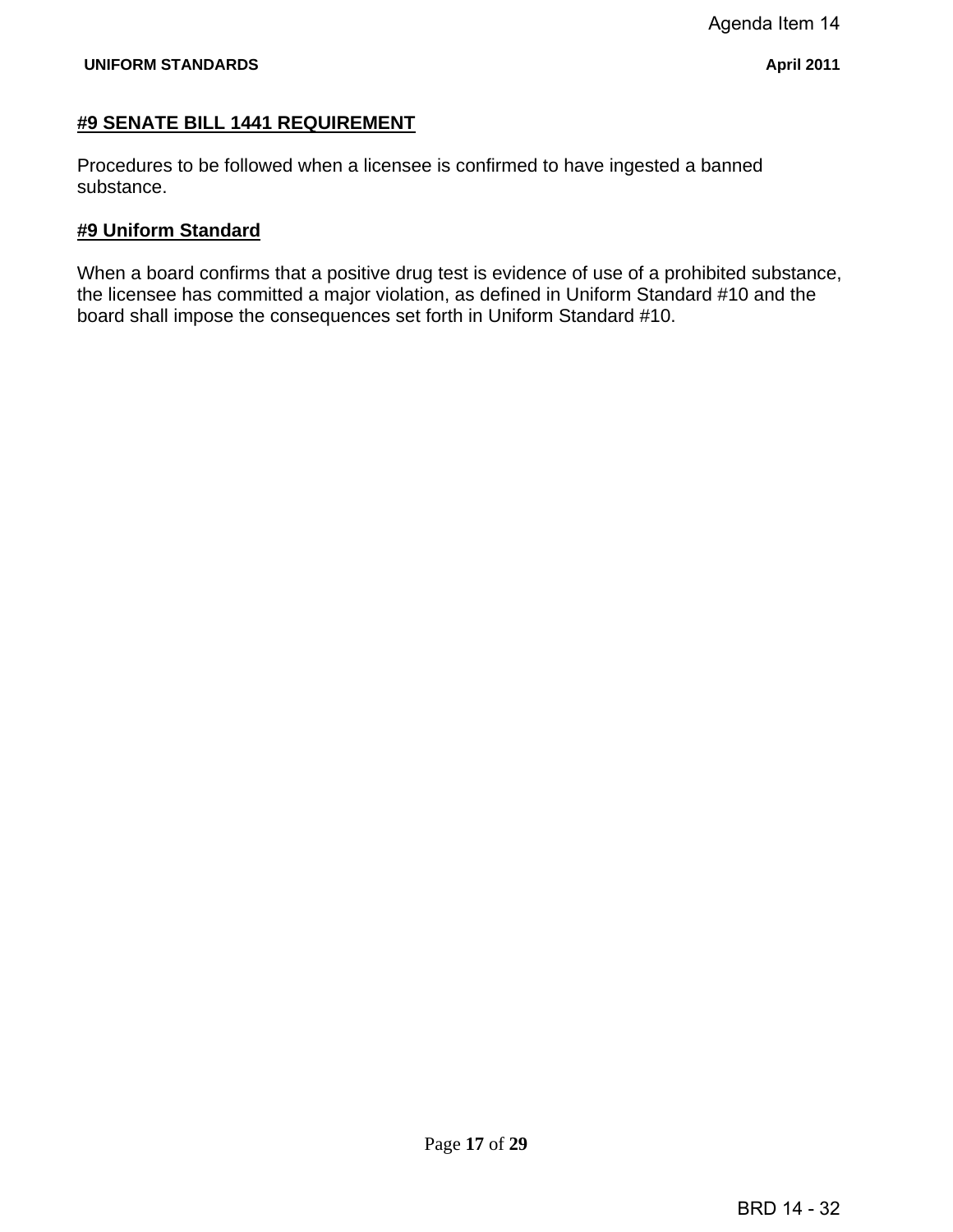# **#10 SENATE BILL 1441 REQUIREMENT**

Specific consequences for major and minor violations. In particular, the committee shall consider the use of a "deferred prosecution" stipulation described in Section 1000 of the Penal Code, in which the licensee admits to self-abuse of drugs or alcohol and surrenders his or her license. That agreement is deferred by the agency until or unless licensee commits a major violation, in which case it is revived and license is surrendered.

# **#10 Uniform Standard**

**Major Violations** include, but are not limited to:

- 1. Failure to complete a board-ordered program;
- 2. Failure to undergo a required clinical diagnostic evaluation;
- 3. Multiple minor violations;
- 4. Treating patients while under the influence of drugs/alcohol;
- 5. Any drug/alcohol related act which would constitute a violation of the practice act or state/federal laws;
- 6. Failure to obtain biological testing for substance abuse;
- 7. Testing positive and confirmation for substance abuse pursuant to Uniform Standard #9;
- 8. Knowingly using, making, altering or possessing any object or product in such a way as to defraud a drug test designed to detect the presence of alcohol or a controlled substance.

**Consequences** for a major violation include, but are not limited to:

- 1. Licensee will be ordered to cease practice.
	- a) the licensee must undergo a new clinical diagnostic evaluation, and
	- b) the licensee must test negative for at least a month of continuous drug testing before being allowed to go back to work.
- 2. Termination of a contract/agreement.
- 3. Referral for disciplinary action, such as suspension, revocation, or other action as determined by the board.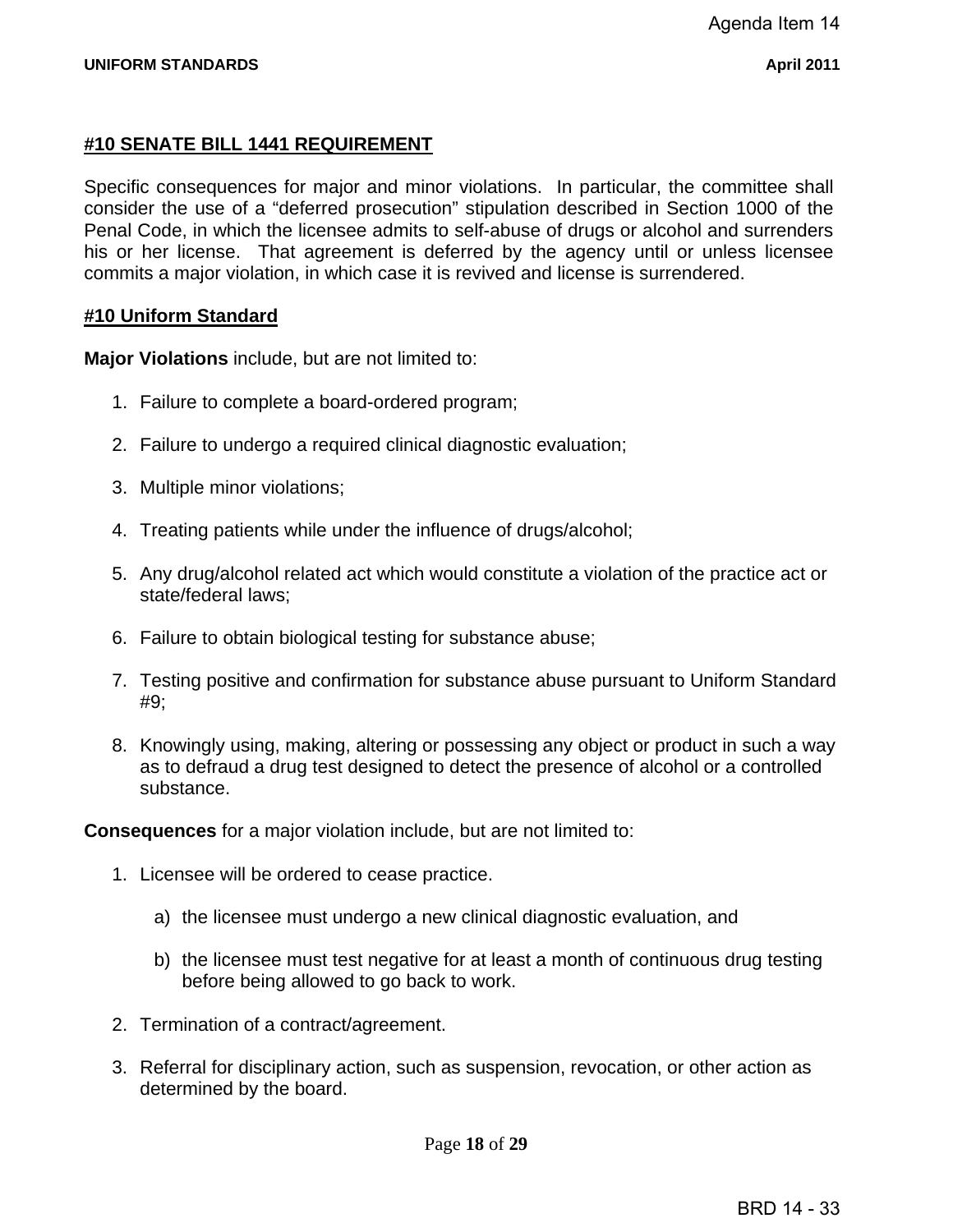**Minor Violations** include, but are not limited to:

- 1. Untimely receipt of required documentation;
- 2. Unexcused non-attendance at group meetings;
- 3. Failure to contact a monitor when required;
- 4. Any other violations that do not present an immediate threat to the violator or to the public.

**Consequences** for minor violations include, but are not limited to**:** 

- 1. Removal from practice;
- 2. Practice limitations;
- 3. Required supervision;
- 4. Increased documentation;
- 5. Issuance of citation and fine or a warning notice;
- 6. Required re-evaluation/testing;
- 7. Other action as determined by the board.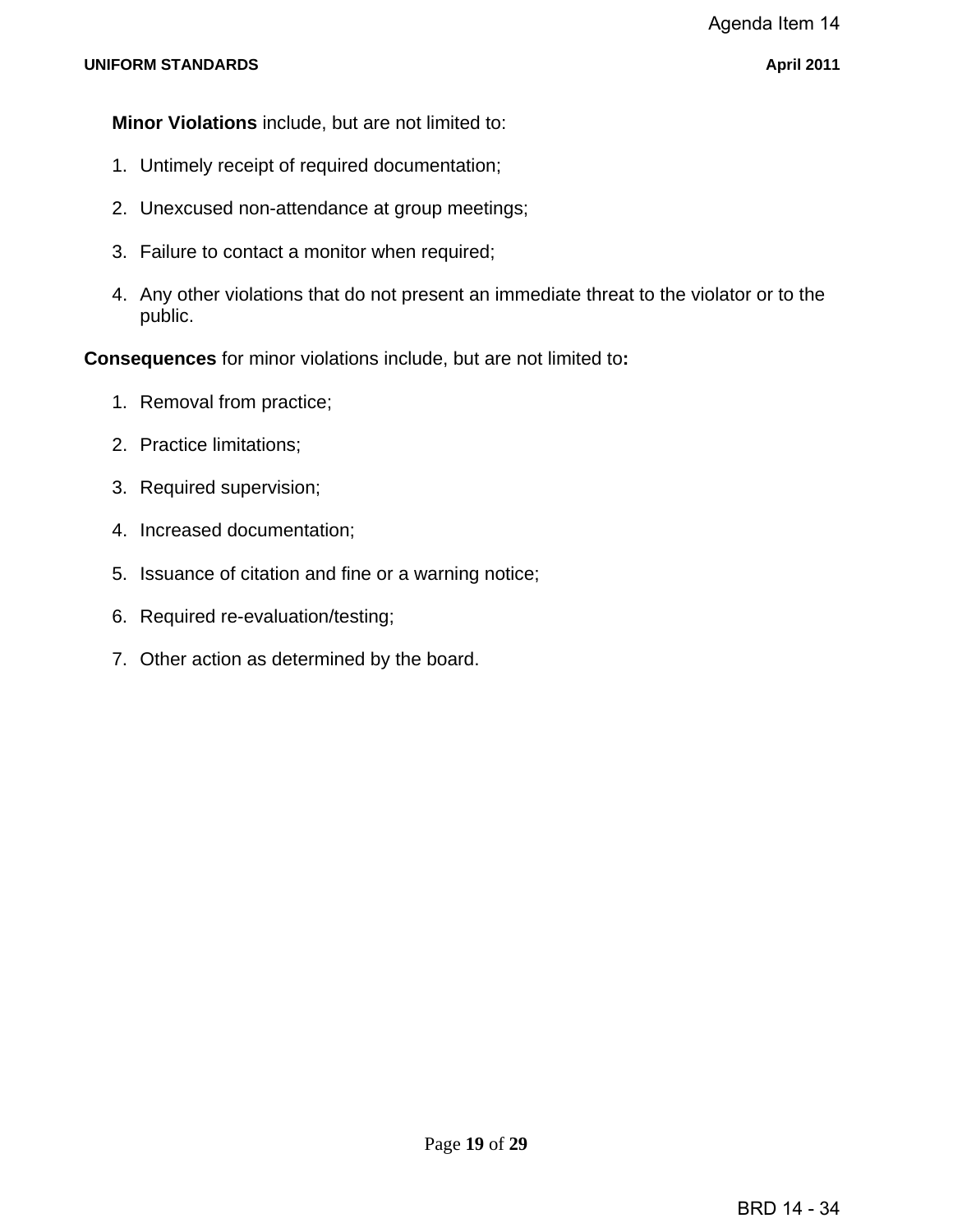#### **#11 SENATE BILL 1441 REQUIREMENT**

Criteria that a licensee must meet in order to petition for return to practice on a full time basis.

#### **#11 Uniform Standard**

#### **"Petition" as used in this standard is an informal request as opposed to a "Petition for Modification" under the Administrative Procedure Act.**

The licensee shall meet the following criteria before submitting a request (petition) to return to full time practice:

- 1. Demonstrated sustained compliance with current recovery program.
- 2. Demonstrated the ability to practice safely as evidenced by current work site reports, evaluations, and any other information relating to the licensee's substance abuse.
- 3. Negative drug screening reports for at least six (6) months, two (2) positive worksite monitor reports, and complete compliance with other terms and conditions of the program.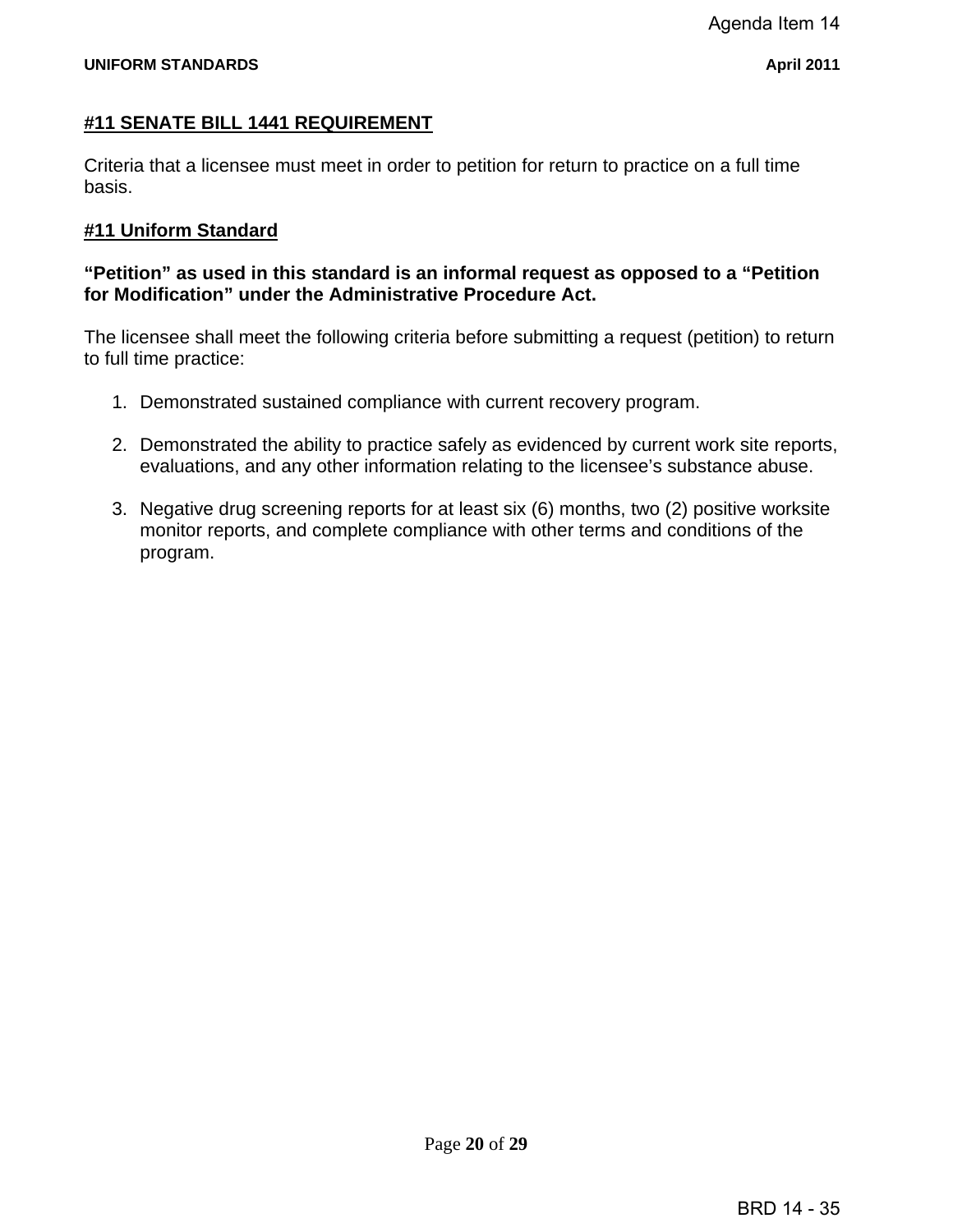# **#12 SENATE BILL 1441 REQUIREMENT**

Criteria that a licensee must meet in order to petition for reinstatement of a full and unrestricted license.

# **#12 Uniform Standard**

**"Petition for Reinstatement" as used in this standard is an informal request (petition) as opposed to a "Petition for Reinstatement" under the Administrative Procedure Act.** 

The licensee must meet the following criteria to request (petition) for a full and unrestricted license.

- 1. Demonstrated sustained compliance with the terms of the disciplinary order, if applicable.
- 2. Demonstrated successful completion of recovery program, if required.
- 3. Demonstrated a consistent and sustained participation in activities that promote and support their recovery including, but not limited to, ongoing support meetings, therapy, counseling, relapse prevention plan, and community activities.
- 4. Demonstrated that he or she is able to practice safely.
- 5. Continuous sobriety for three (3) to five (5) years.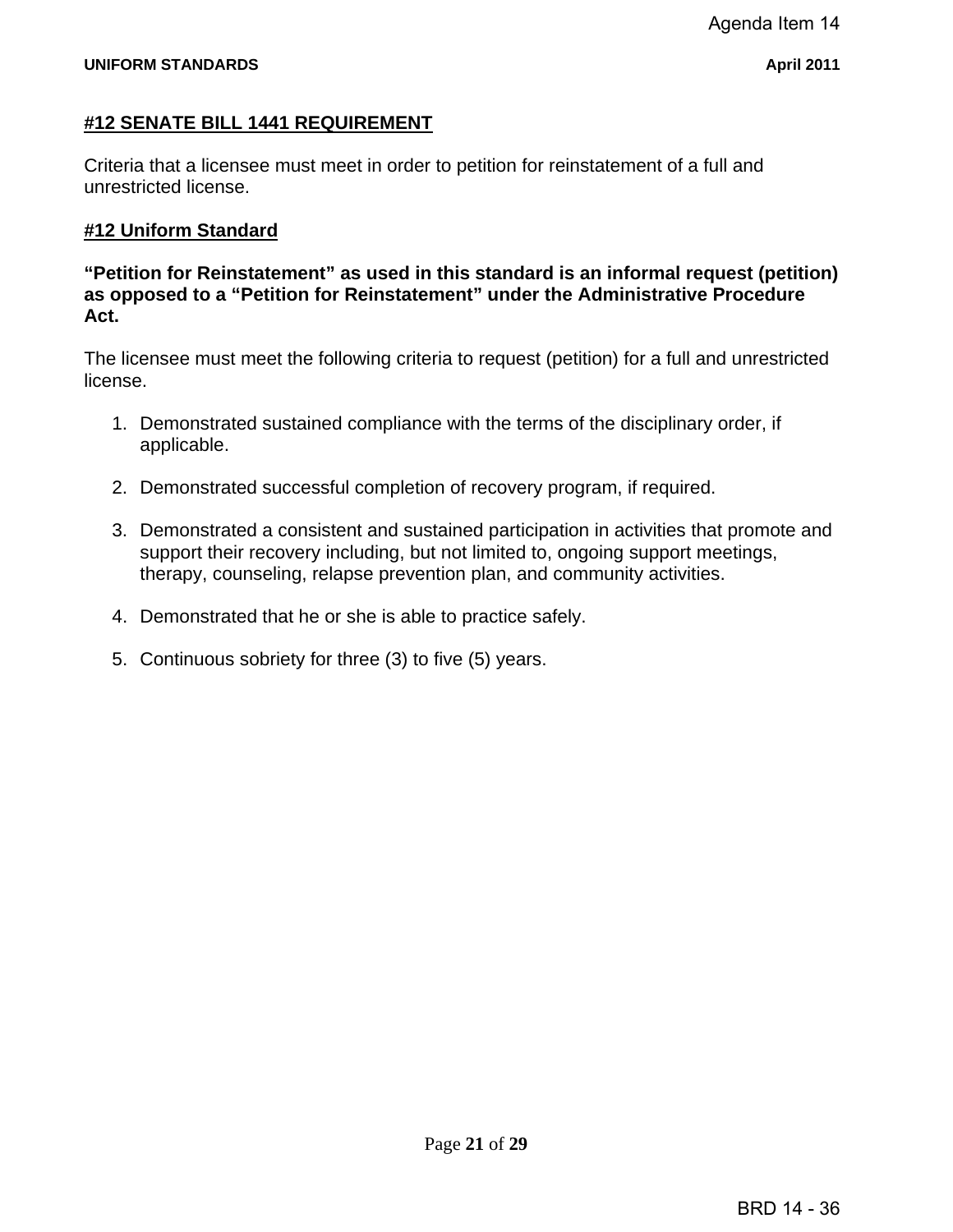## **#13 SENATE BILL 1441 REQUIREMENT**

If a board uses a private-sector vendor that provides diversion services, (1) standards for immediate reporting by the vendor to the board of any and all noncompliance with process for providers or contractors that provide diversion services, including, but not limited to, specimen collectors, group meeting facilitators, and worksite monitors; (3) standards requiring the vendor to disapprove and discontinue the use of providers or contractors that fail to provide effective or timely diversion services; and (4) standards for a licensee's termination from the program and referral to enforcement.

#### **#13 Uniform Standard**

- 1. A vendor must report to the board any major violation, as defined in Uniform Standard #10, within one (1) business day. A vendor must report to the board any minor violation, as defined in Uniform Standard #10, within five (5) business days.
- 2. A vendor's approval process for providers or contractors that provide diversion services, including, but not limited to, specimen collectors, group meeting facilitators, and worksite monitors is as follows:
	- (a) Specimen Collectors:
		- (1) The provider or subcontractor shall possess all the materials, equipment, and technical expertise necessary in order to test every licensee for which he or she is responsible on any day of the week.
		- (2) The provider or subcontractor shall be able to scientifically test for urine, blood, and hair specimens for the detection of alcohol, illegal, and controlled substances.
		- (3) The provider or subcontractor must provide collection sites that are located in areas throughout California.
		- (4) The provider or subcontractor must have an automated 24-hour toll-free telephone system and/or a secure on-line computer database that allows the participant to check in daily for drug testing.
		- (5) The provider or subcontractor must have or be subcontracted with operating collection sites that are engaged in the business of collecting urine, blood, and hair follicle specimens for the testing of drugs and alcohol within the State of California.
		- (6) The provider or subcontractor must have a secure, HIPAA compliant, website or computer system to allow staff access to drug test results and compliance reporting information that is available 24 hours a day.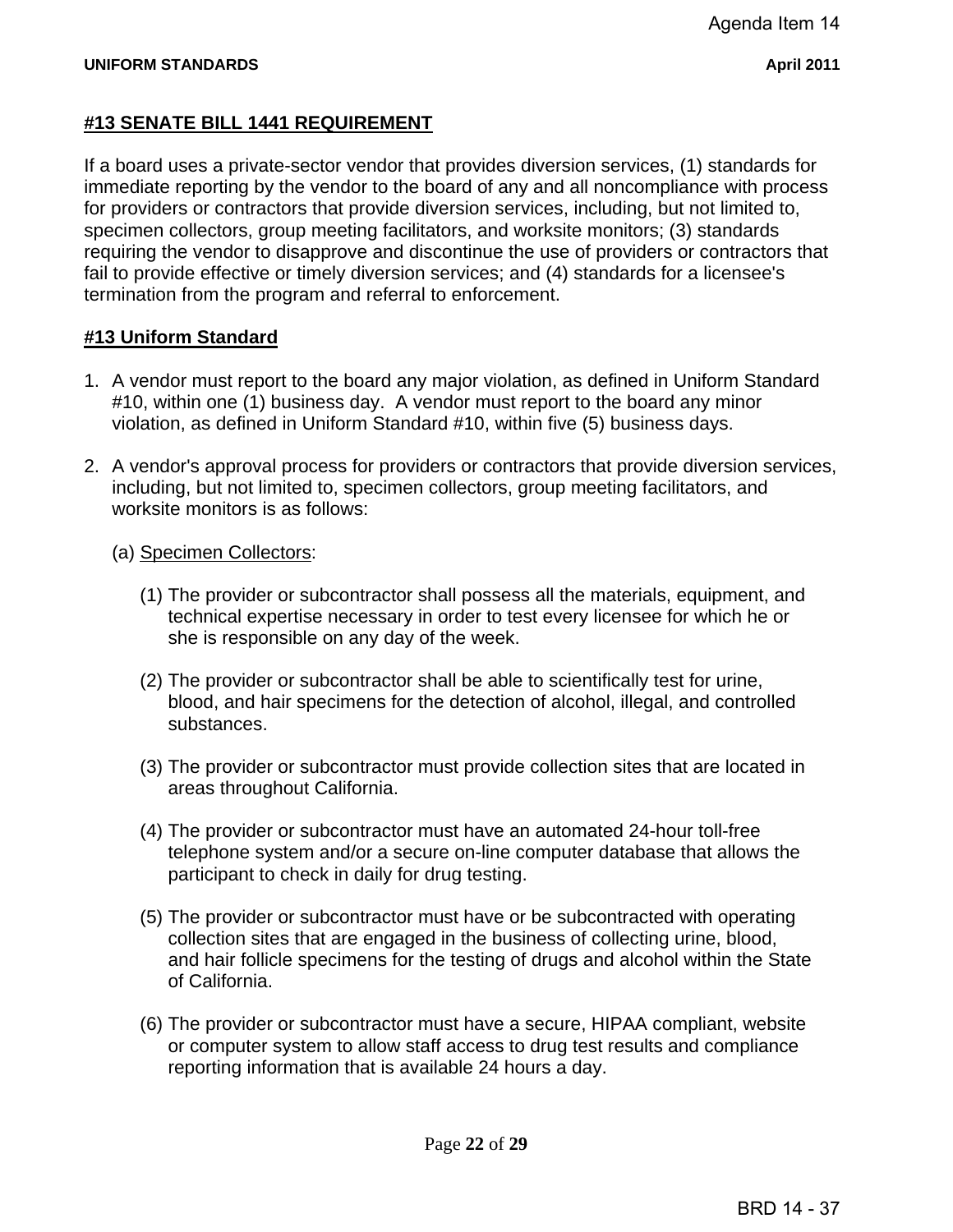- (7) The provider or subcontractor shall employ or contract with toxicologists that are licensed physicians and have knowledge of substance abuse disorders and the appropriate medical training to interpret and evaluate laboratory drug test results, medical histories, and any other information relevant to biomedical information.
- (8) A toxicology screen will not be considered negative if a positive result is obtained while practicing, even if the practitioner holds a valid prescription for the substance.
- (9) Must undergo training as specified in Uniform Standard #4 (6).

#### (b) Group Meeting Facilitators:

A group meeting facilitator for any support group meeting:

- (1) must have a minimum of three (3) years experience in the treatment and rehabilitation of substance abuse;
- (2) must be licensed or certified by the state or other nationally certified organization;
- (3) must not have a financial relationship, personal relationship, or business relationship with the licensee within the last year;
- (4) shall report any unexcused absence within 24 hours to the board, and,
- (5) shall provide to the board a signed document showing the licensee's name, the group name, the date and location of the meeting, the licensee's attendance, and the licensee's level of participation and progress.

#### (c) Work Site Monitors:

The worksite monitor must meet the following qualifications:

- (1) Shall not have financial, personal, or familial relationship with the licensee, or other relationship that could reasonably be expected to compromise the ability of the monitor to render impartial and unbiased reports to the board. If it is impractical for anyone but the licensee's employer to serve as the worksite monitor, this requirement may be waived by the board; however, under no circumstances shall a licensee's worksite monitor be an employee of the licensee.
- (2) The monitor's licensure scope of practice shall include the scope of practice of the licensee that is being monitored, be another health care professional if no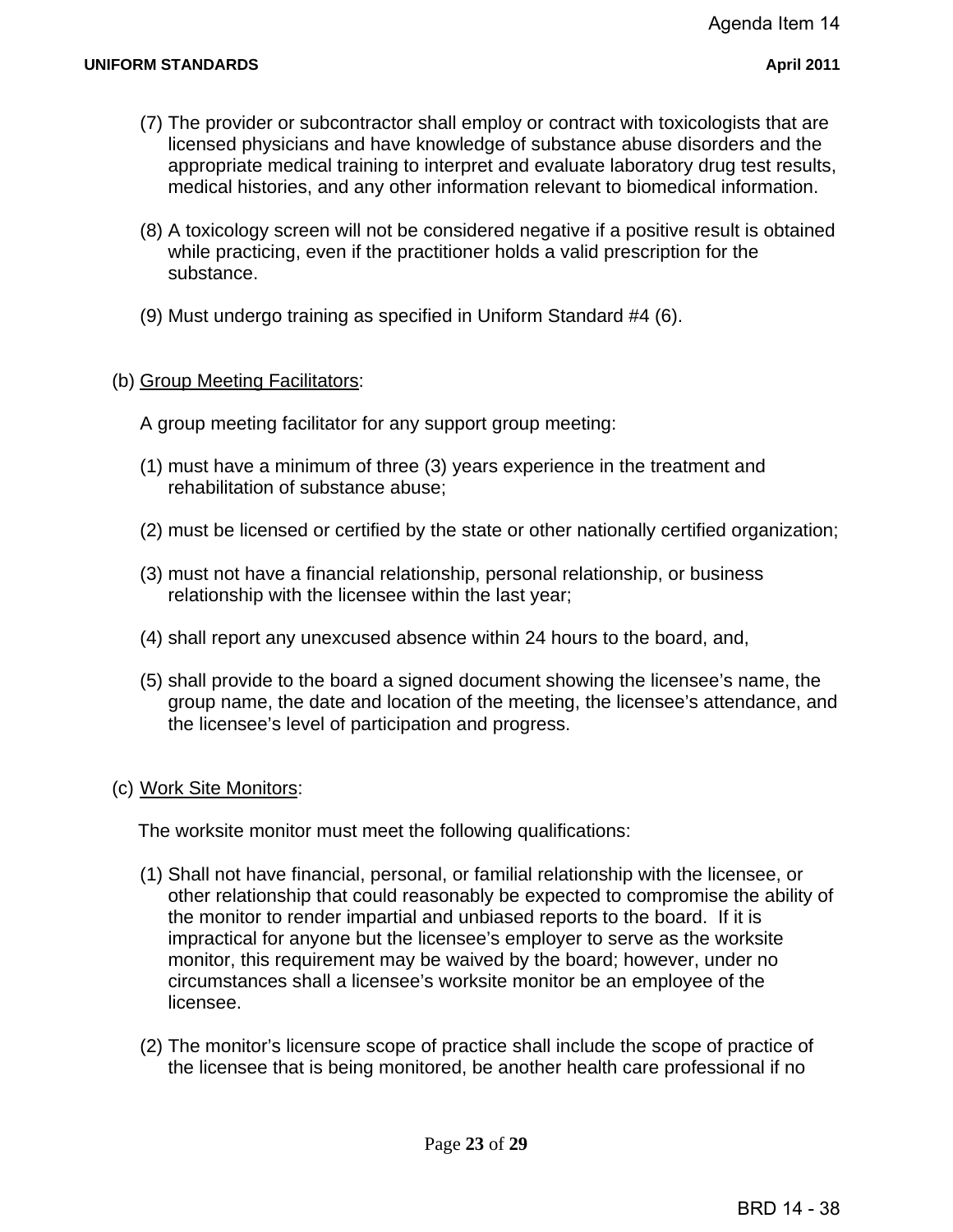monitor with like practice is available, or, as approved by the board, be a person in a position of authority who is capable of monitoring the licensee at work.

- (3) Shall have an active unrestricted license, with no disciplinary action within the last five (5) years.
- (4) Shall sign an affirmation that he or she has reviewed the terms and conditions of the licensee's disciplinary order and/or contract and agrees to monitor the licensee as set forth by the board.
- 2. The worksite monitor must adhere to the following required methods of monitoring the licensee:
	- a) Have face-to-face contact with the licensee in the work environment on a frequent basis as determined by the board, at least once per week.
	- b) Interview other staff in the office regarding the licensee's behavior, if applicable.
	- c) Review the licensee's work attendance.
- 3. Any suspected substance abuse must be verbally reported to the contractor, the board, and the licensee's employer within one (1) business day of occurrence. If occurrence is not during the board's normal business hours the verbal report must be within one (1) hour of the next business day. A written report shall be submitted to the board within 48 hours of occurrence.
- 4. The worksite monitor shall complete and submit a written report monthly or as directed by the board. The report shall include:
	- the licensee's name:
	- license number;
	- worksite monitor's name and signature;
	- worksite monitor's license number;
	- worksite location(s);
	- dates licensee had face-to-face contact with monitor;
	- staff interviewed, if applicable;
	- attendance report;
	- any change in behavior and/or personal habits;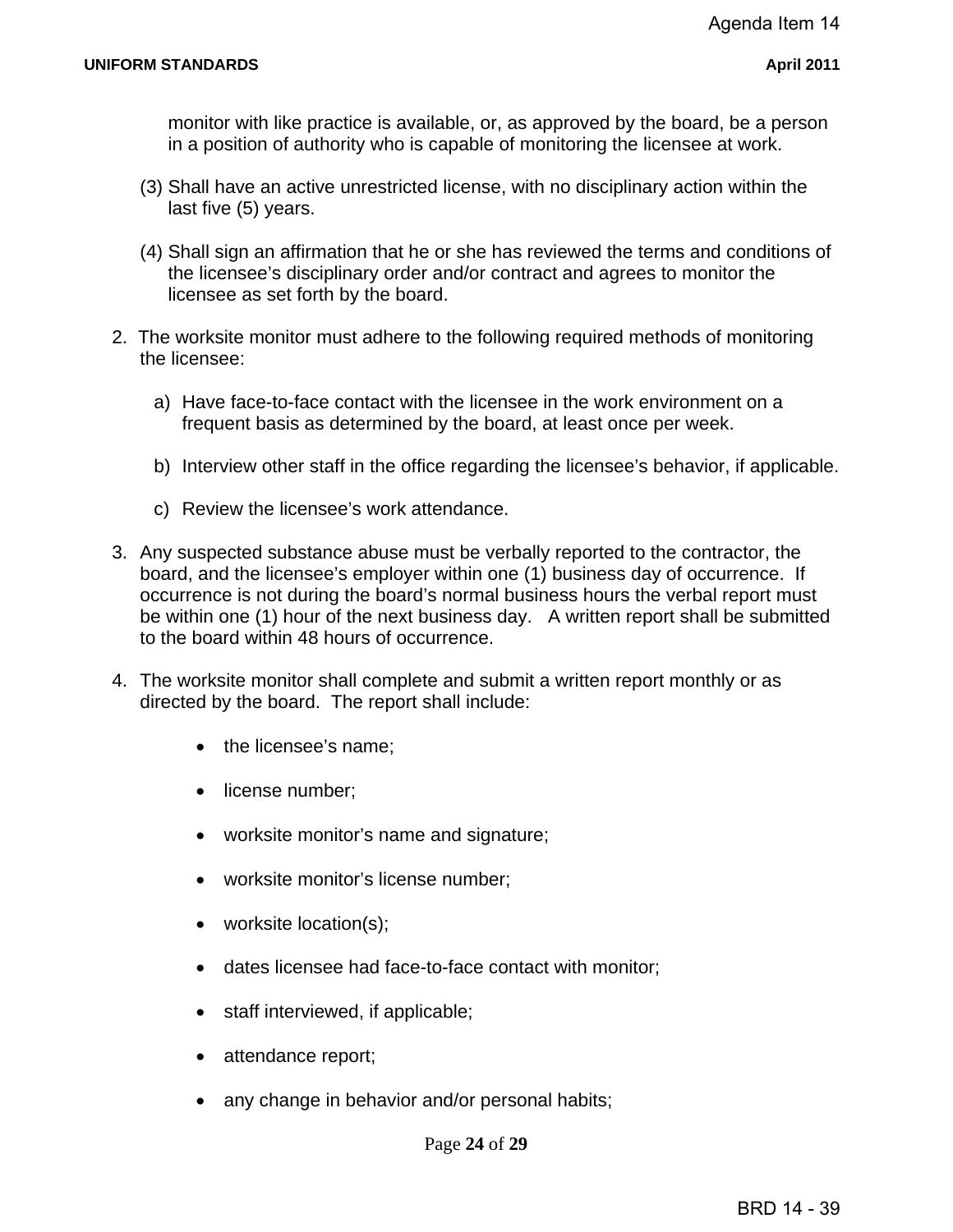any indicators that can lead to suspected substance abuse.

#### (d) Treatment Providers

Treatment facility staff and services must have:

- (1) Licensure and/or accreditation by appropriate regulatory agencies;
- (2) Sufficient resources available to adequately evaluate the physical and mental needs of the client, provide for safe detoxification, and manage any medical emergency;
- (3) Professional staff who are competent and experienced members of the clinical staff;
- (4) Treatment planning involving a multidisciplinary approach and specific aftercare plans;
- (5) Means to provide treatment/progress documentation to the provider.

#### (e) General Vendor Requirements

The vendor shall disapprove and discontinue the use of providers or contractors that fail to provide effective or timely diversion services as follows:

- (1) The vendor is fully responsible for the acts and omissions of its subcontractors and of persons either directly or indirectly employed by any of them. No subcontract shall relieve the vendor of its responsibilities and obligations. All state policies, guidelines, and requirements apply to all subcontractors.
- (2) If a subcontractor fails to provide effective or timely services as listed above, but not limited to any other subcontracted services, the vendor will terminate services of said contractor within 30 business days of notification of failure to provide adequate services.
- (3) The vendor shall notify the appropriate board within five (5) business days of termination of said subcontractor.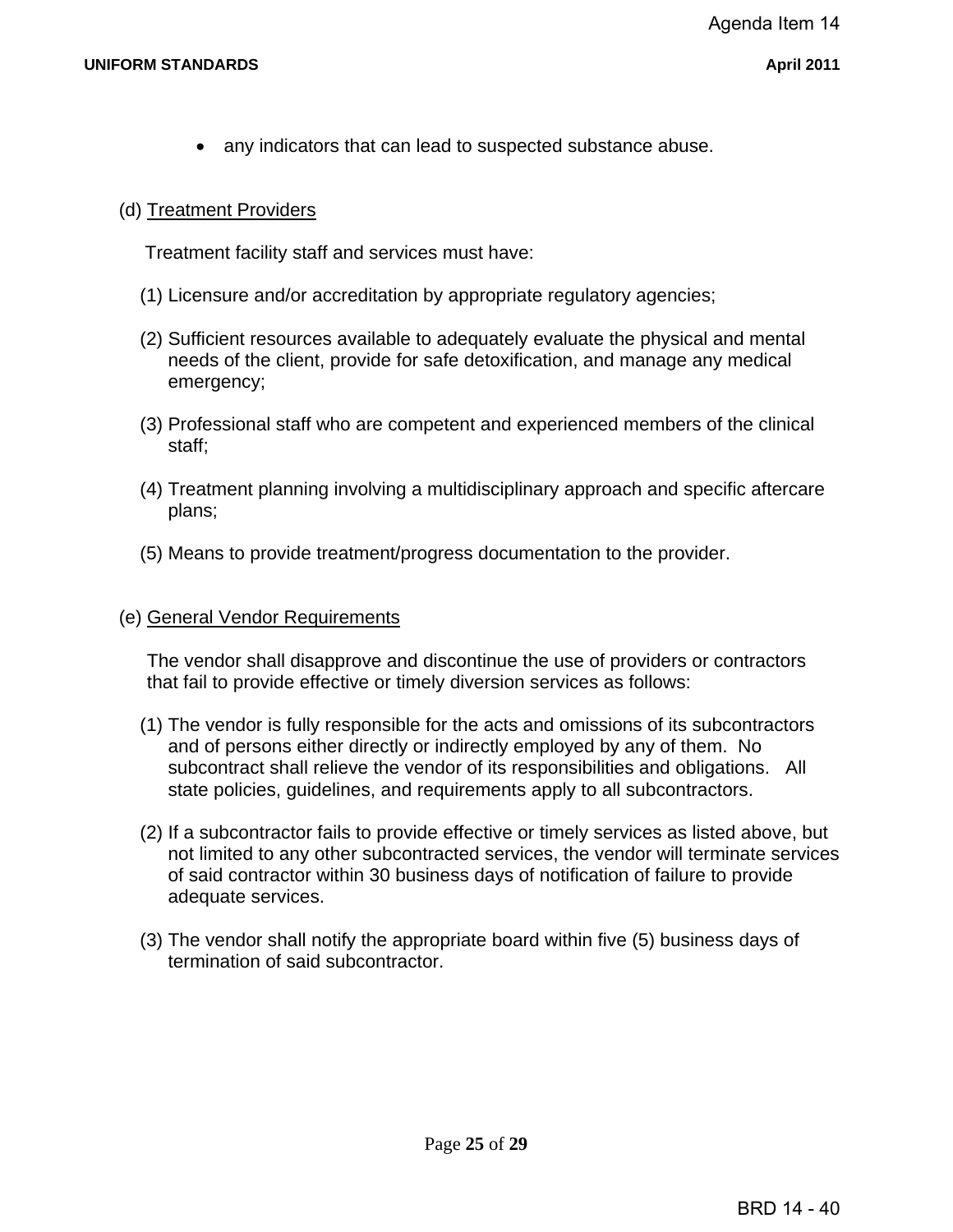# **#14 SENATE BILL 1441 REQUIREMENT**

If a board uses a private-sector vendor that provides diversion services, the extent to which licensee participation in that program shall be kept confidential from the public.

# **#14 Uniform Standard**

The board shall disclose the following information to the public for licensees who are participating in a board monitoring/diversion program regardless of whether the licensee is a self-referral or a board referral. However, the disclosure shall not contain information that the restrictions are a result of the licensee's participation in a diversion program.

- Licensee's name;
- Whether the licensee's practice is restricted, or the license is on inactive status;
- A detailed description of any restriction imposed.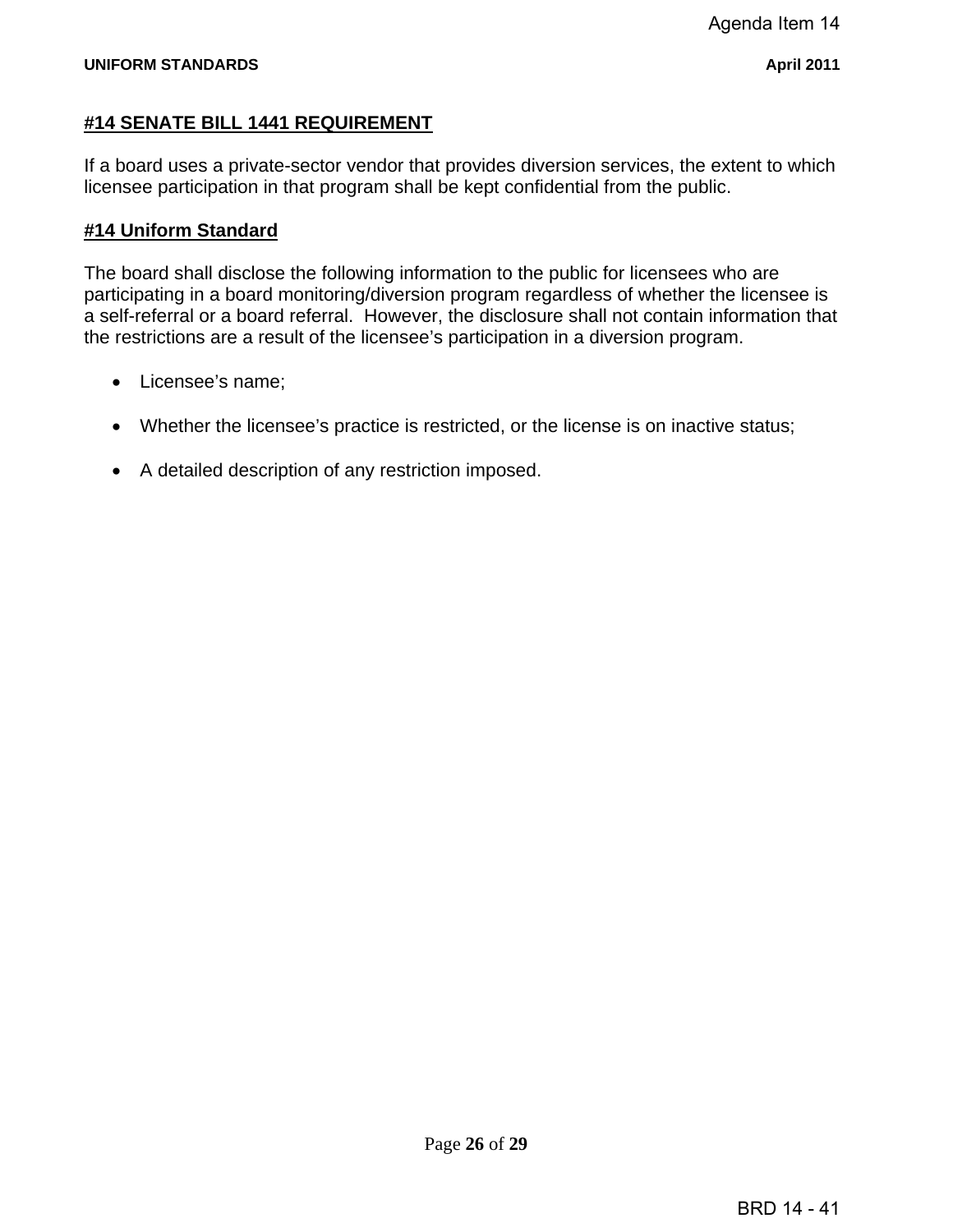#### **#15 SENATE BILL 1441 REQUIREMENT**

If a board uses a private-sector vendor that provides diversion services, a schedule for external independent audits of the vendor's performance in adhering to the standards adopted by the committee.

#### **#15 Uniform Standard**

- 1. If a board uses a private-sector vendor to provide monitoring services for its licensees, an external independent audit must be conducted at least once every three (3) years by a qualified, independent reviewer or review team from outside the department with no real or apparent conflict of interest with the vendor providing the monitoring services. In addition, the reviewer shall not be a part of or under the control of the board. The independent reviewer or review team must consist of individuals who are competent in the professional practice of internal auditing and assessment processes and qualified to perform audits of monitoring programs.
- 2. The audit must assess the vendor's performance in adhering to the uniform standards established by the board. The reviewer must provide a report of their findings to the board by June 30 of each three (3) year cycle. The report shall identify any material inadequacies, deficiencies, irregularities, or other noncompliance with the terms of the vendor's monitoring services that would interfere with the board's mandate of public protection.
- 3. The board and the department shall respond to the findings in the audit report.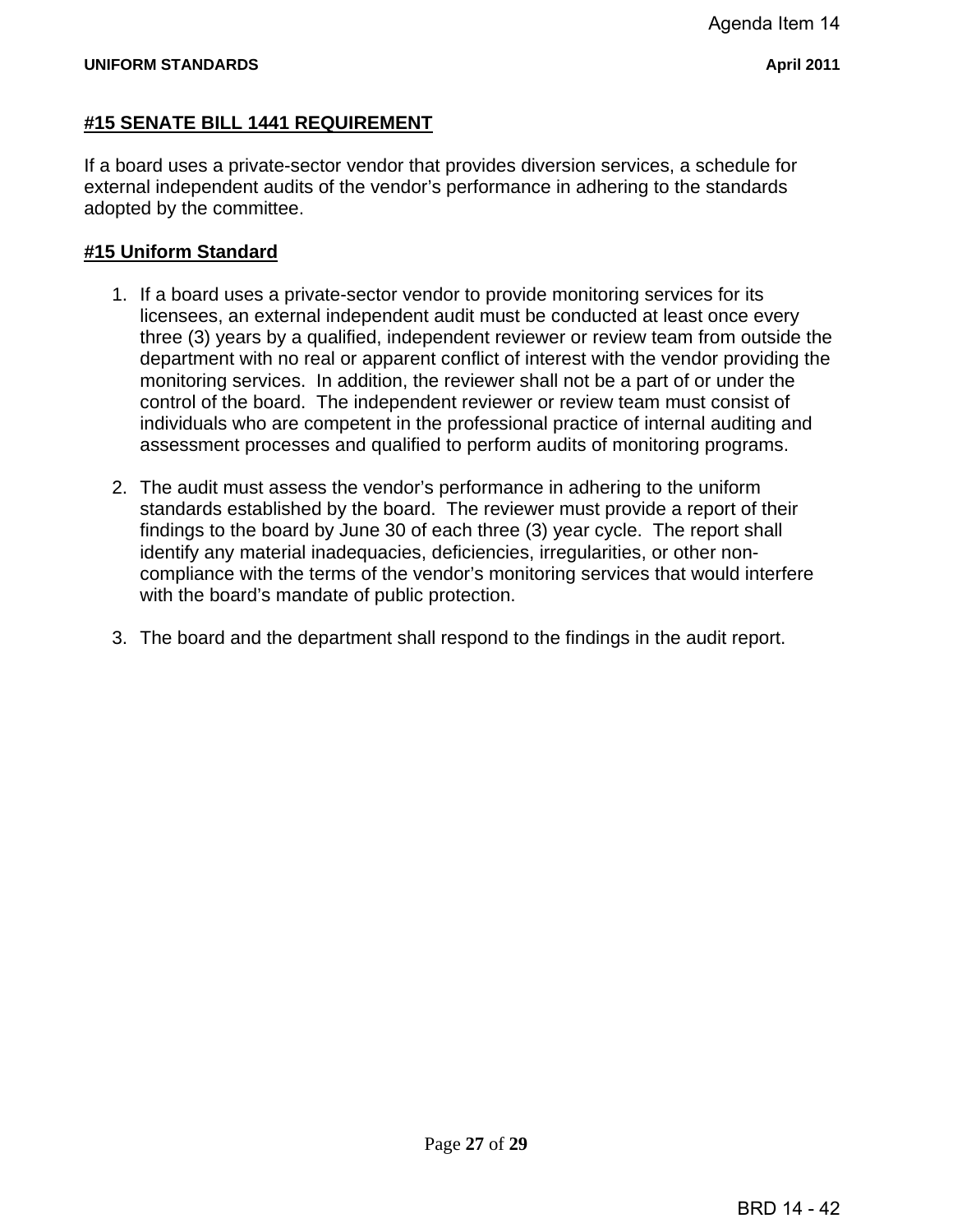#### **#16 SENATE BILL 1441 Requirement**

Measurable criteria and standards to determine whether each board's method of dealing with substance-abusing licensees protects patients from harm and is effective in assisting its licensees in recovering from substance abuse in the long term.

#### **#16 Uniform Standard**

Each board shall report the following information on a yearly basis to the Department of Consumer Affairs and the Legislature as it relates to licensees with substance abuse problems who are either in a board probation and/or diversion program.

- Number of intakes into a diversion program
- Number of probationers whose conduct was related to a substance abuse problem
- Number of referrals for treatment programs
- Number of relapses (break in sobriety)
- Number of cease practice orders/license in-activations
- Number of suspensions
- Number terminated from program for noncompliance
- Number of successful completions based on uniform standards
- Number of major violations; nature of violation and action taken
- Number of licensees who successfully returned to practice
- Number of patients harmed while in diversion

The above information shall be further broken down for each licensing category, specific substance abuse problem (i.e. cocaine, alcohol, Demerol etc.), whether the licensee is in a diversion program and/or probation program.

If the data indicates that licensees in specific licensing categories or with specific substance abuse problems have either a higher or lower probability of success, that information shall be taken into account when determining the success of a program. It may also be used to determine the risk factor when a board is determining whether a license should be revoked or placed on probation.